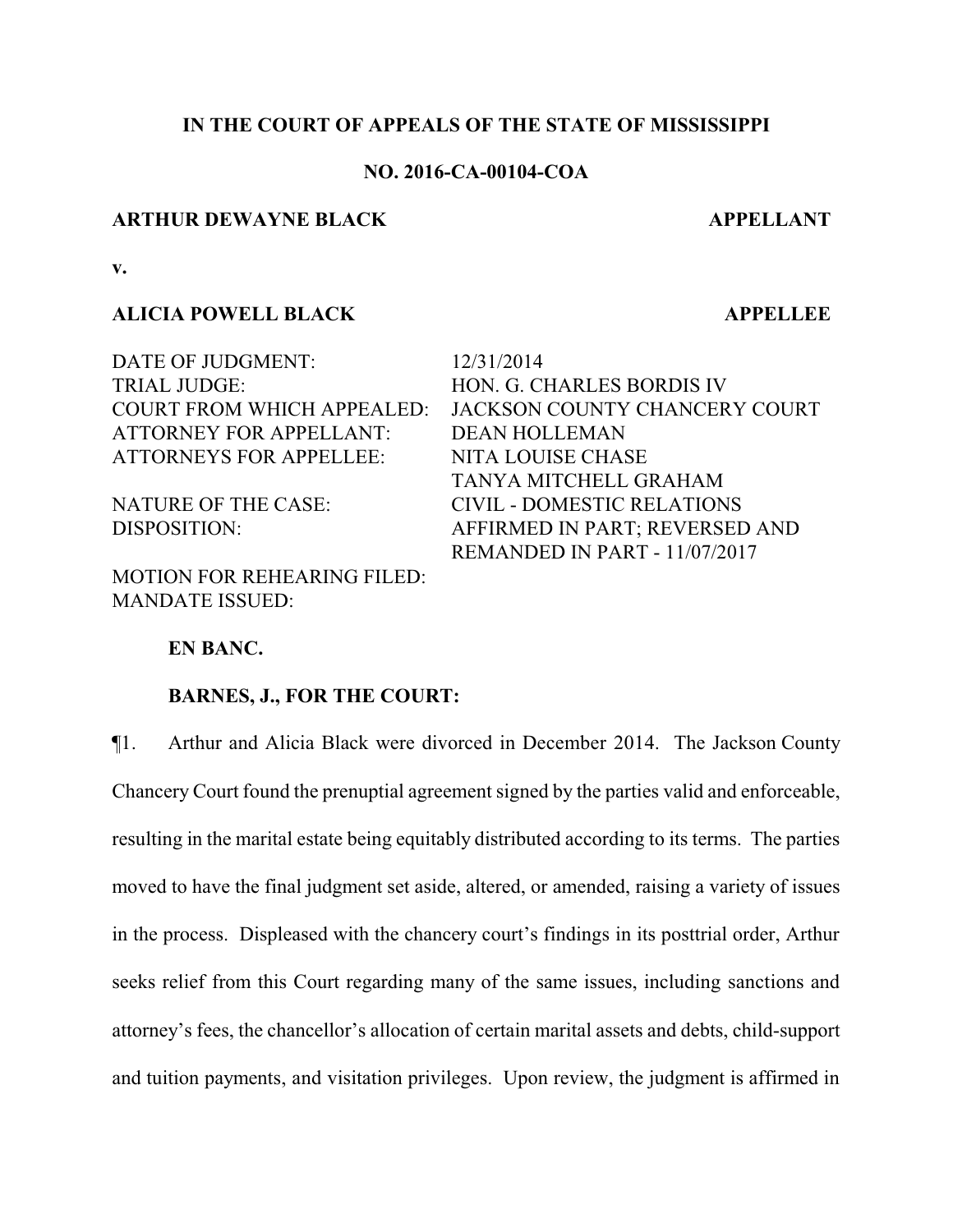part and reversed and remanded in part for further findings consistent with this opinion.

# **STATEMENT OF FACTS AND PROCEDURAL HISTORY**

¶2. Arthur and Alicia were married on September 13, 2003. Three days prior, on September 10, 2003, the parties executed a prenuptial agreement.<sup>1</sup> Alicia left her career as an engineer in Atlanta, Georgia, to assist Arthur, an orthopedic surgeon, in building a medical practice in Mississippi, serving as the business's office manager. The couple had two children, M.K.B., a female child, and A.D.B. II, a male child.<sup>2</sup> Alicia was the primary caretaker of the children for the duration of the parties' marriage. For the last two years of the parties' marriage, Alicia and the children resided in Mobile, Alabama, where the children attended private school. The parties separated in May 2013, and Alicia and the children moved to Atlanta following the May 2014 school year, which is where they currently reside. ¶3. On March 7, 2014, Alicia filed a pro se complaint for divorce alleging, among other things, uncondoned adultery. Several days later, she filed an amended complaint with the assistance of counsel, acknowledging that the parties had entered into a prenuptial agreement, but asserting that the agreement was invalid because its terms were "unconscionable under the specific facts and circumstances of this case." Were the agreement found to be invalid, she sought an equitable division of all marital assets, as well as alimony and attorney's fees. Arthur filed his answer, a motion for declaratory judgment as to the validity of the prenuptial

 $1$ <sup>1</sup>. The scope and terms of the prenuptial agreement will be addressed in the discussion section of this opinion, with all relevant portions discussed where needed.

<sup>&</sup>lt;sup>2</sup> In the interest of privacy, we substitute initials for the names of the two minors involved in the case.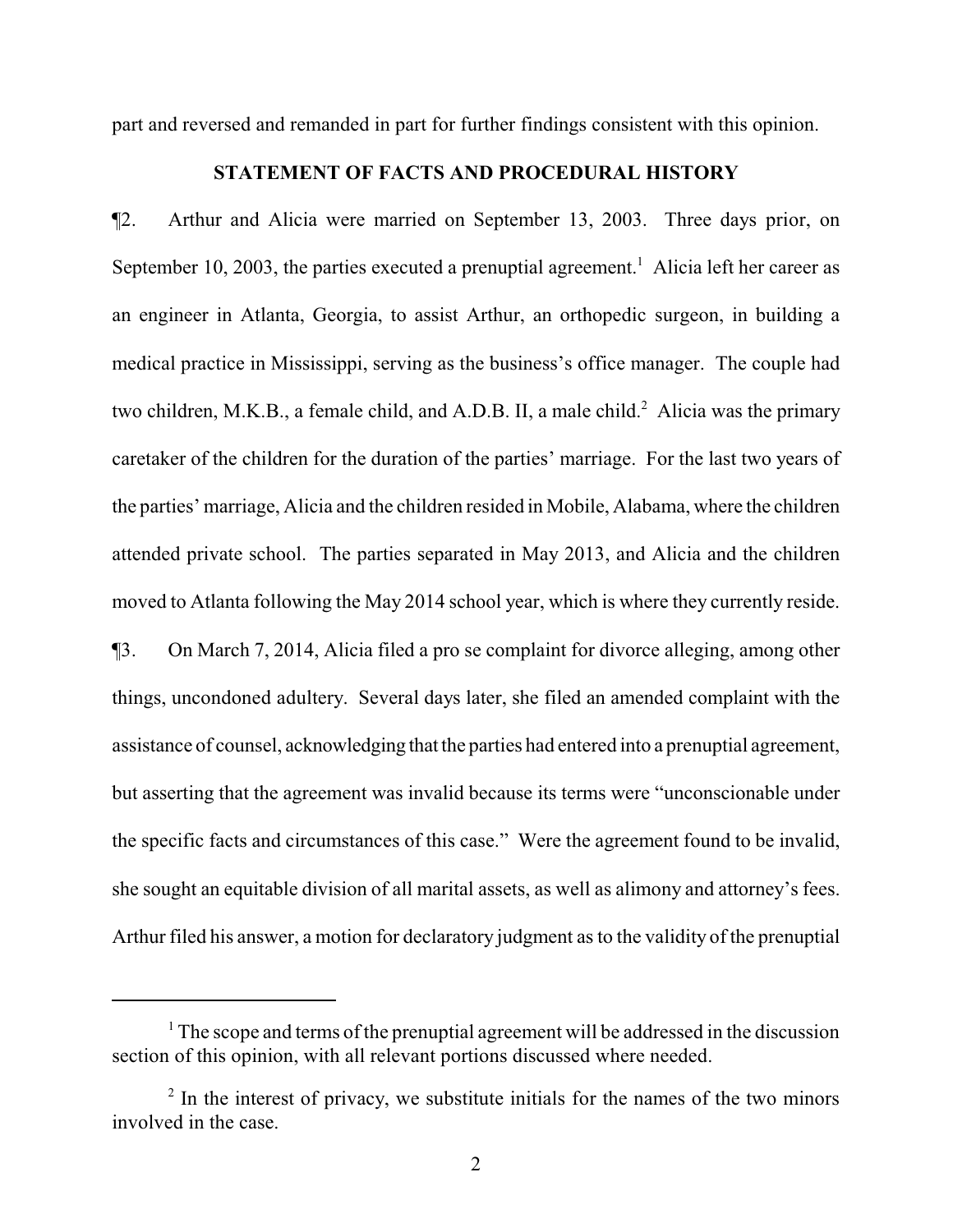agreement, and a counterclaim for divorce and breach of contract.

¶4. On June 17, 2014, the chancery court granted Alicia temporary physical custody of the children, and Arthur was ordered to pay temporary child support of \$5,200 per month. He was also ordered to maintain the children's health insurance, pay the children's noncovered medical expenses, pay \$30,000 toward the children's private-school tuition, and pay all financial obligations on all real properties owned by the parties. The chancery court set a demarcation date of May 2013 (the relevant date of the parties' separation), and set a hearing for August 2014 on the validity of the prenuptial agreement. A trial date of December 11, 2014, was also set by the court, after which the issue of Alicia's request for attorney's fees would be resolved.

¶5. Alicia filed a motion for declaratory relief in July 2014, reasserting the invalidity of the parties' prenuptial agreement. She acknowledged, however, that the parties had executed the prenuptial agreement, including a ratification thereof, and that both parties had been represented by legal counsel in the drafting, assessment, evaluation, and execution of the agreement. Arthur requested sanctions and attorney's fees in light of Alicia's alleged frivolousness in attacking the agreement.

¶6. On the day of the hearing on the validity of the agreement, Alicia filed a supplemental motion, vaguely attacking the agreement on grounds of invalidity and unconscionability, and requesting that the chancery court order Arthur to produce the original agreement. At the conclusion of the hearing, the chancellor determined that the parties voluntarily executed the agreement at a time when both parties were provided full disclosure of all assets prior to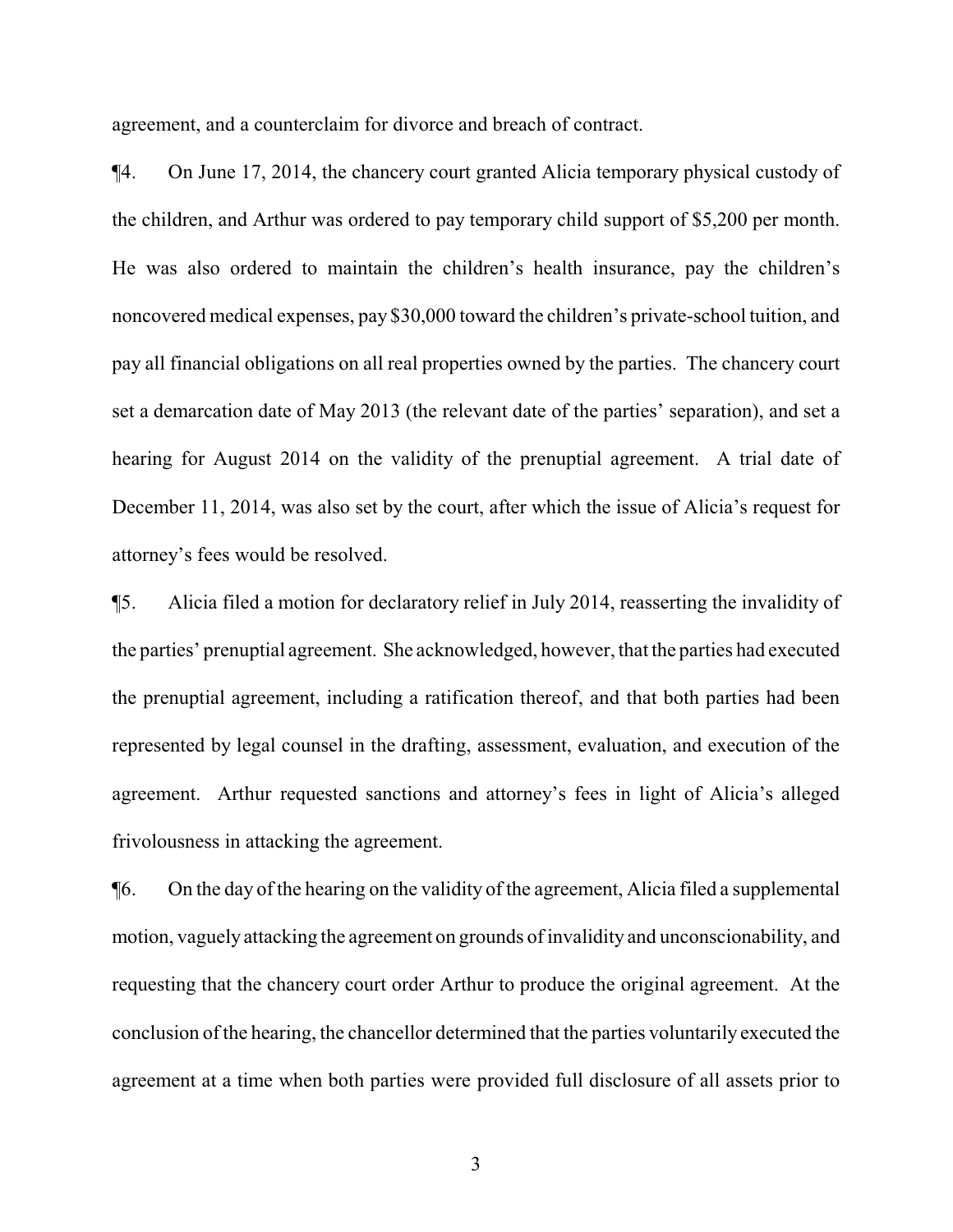execution of the agreement and that both were represented by very competent legal counsel. Accordingly, there was fairness in the execution of the agreement and the terms of the agreement were not unconscionable. The chancellor upheld the validity of the agreement, but denied Arthur's request for sanctions and attorney's fees. Aggrieved, Alicia filed a motion for reconsideration as to the validity of the agreement, and Arthur moved for reconsideration as to the denial of his request for sanctions and attorney's fees. Each party's request was denied by the court.

¶7. After trial, the chancellor issued a final judgment on December 31, 2014, granting Alicia a divorce on the ground of Arthur's admitted adultery.<sup>3</sup> The parties were granted joint legal custody of the children, Alicia received physical custody and Arthur was awarded visitation privileges. The court ordered Arthur to pay child support of \$6,500 per month, \$36,000 annually towards the children's private-school tuition, as well as various other health-related expenses for the children. The chancellor determined that the marital estate possessed a total equity value of \$2,211,050.75, and he divided the marital estate in accordance with the terms of the prenuptial agreement. Thus, Alicia was awarded \$668,183.52, with the remainder of the estate to be awarded to Arthur. The chancellor also awarded Alicia \$40,000 in attorney's fees in light of her inability to pay.

¶8. In January 2015, both parties filed motions under Mississippi Rule of Civil Procedure 59 to have the judgment set aside, altered, or amended. Alicia sought, among other things,

<sup>&</sup>lt;sup>3</sup> The Honorable G. Charles Bordis IV presided over all the parties' pretrial motions and hearings, as well as the parties' trial. Judge Bordis's tenure ended on December 31, 2014, however, and the Honorable Michael Fondren presided over the parties' posttrial motions.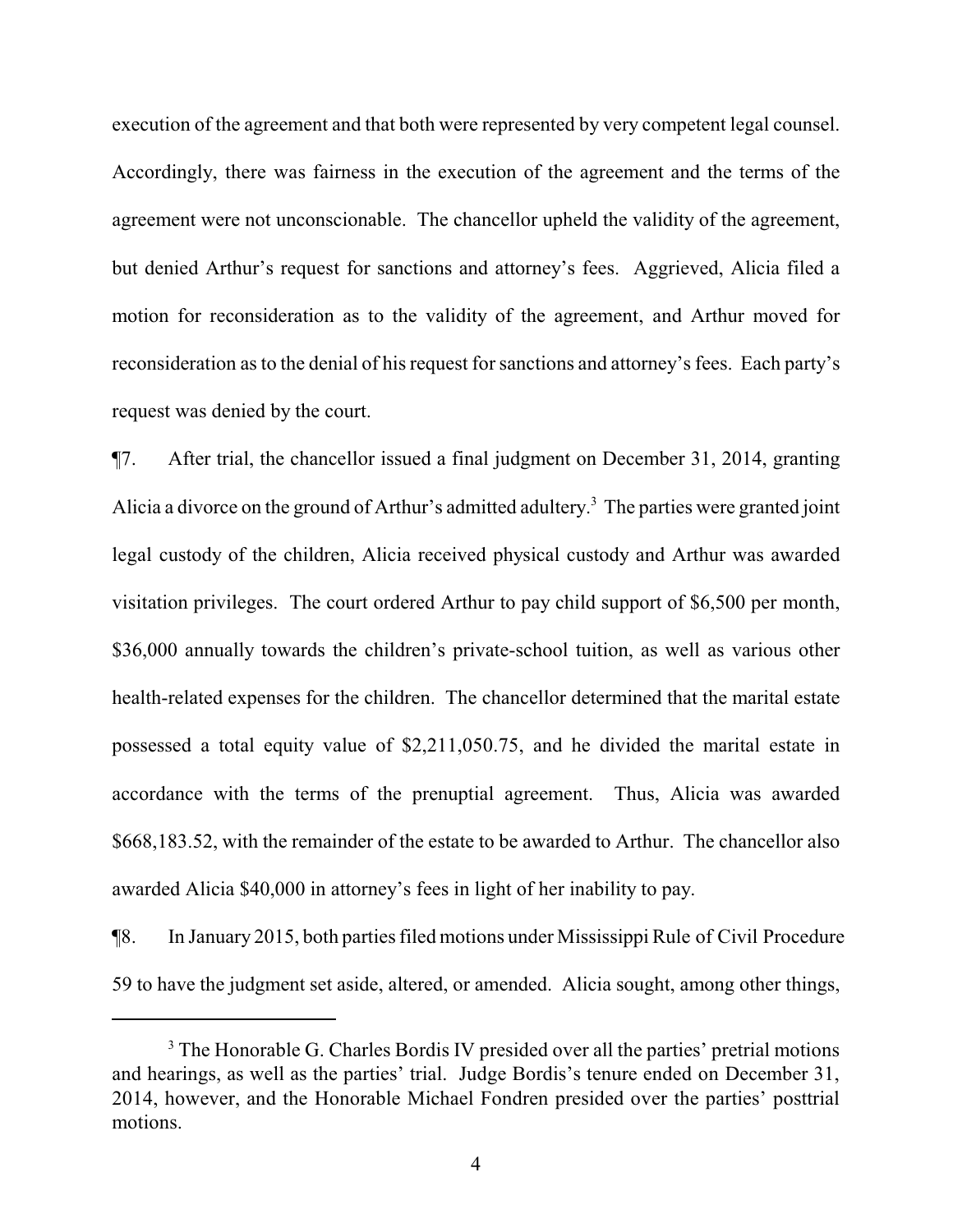to have the visitation-exchange times clarified and for the court to order Arthur to pay all sums originating from the December 2014 final judgment. Arthur requested to have a particular marital debt included in the equitable distribution of the parties' estate, as well as review of other matters, including child support and tuition costs, 2013 income-tax refunds, allocated assets, and attorney's fees. A June 2015 hearing was held, wherein the parties orally agreed to alteration of visitation privileges and reopened the record as to the incometax returns. On December 17, 2015, the chancellor issued his posttrial order, and Arthur now appeals the order, citing several issues.

#### **STANDARD OF REVIEW**

¶9. Appellate courts are bound by a limited standard of review in domestic-relations matters. *Ferguson v. Ferguson*, 639 So. 2d 921, 930 (Miss. 1994). In matters concerning "divorce, custody, and child support, we will 'respect a chancellor's findings of fact which are supported by credible evidence and not manifestly wrong.'" *Dorsey v. Dorsey*, 972 So. 2d 48, 51 (¶5) (Miss. Ct. App. 2008) (quoting *R.K. v. J.K.,* 946 So. 2d 764, 772 (¶17) (Miss. 2007)). Thus, a chancellor's findings will not be disturbed on appeal "unless the chancellor was manifestly wrong, clearly erroneous or a clearly erroneous standard was applied." *Id*. (quoting *Yelverton v. Yelverton,* 961 So. 2d 19, 24 (¶6) (Miss. 2007)). "[W]hen looking at a chancellor's division of property and assets, a 'chancellor's division and distribution will be upheld if it is supported by substantial credible evidence.'" *Id*. (quoting *Owen v. Owen,* 928 So. 2d 156, 160 (¶10) (Miss. 2006)). "For questions of law, our standard of review is de novo." *Shoffner v. Shoffner*, 909 So. 2d 1245, 1249 (¶11) (Miss. Ct. App. 2005).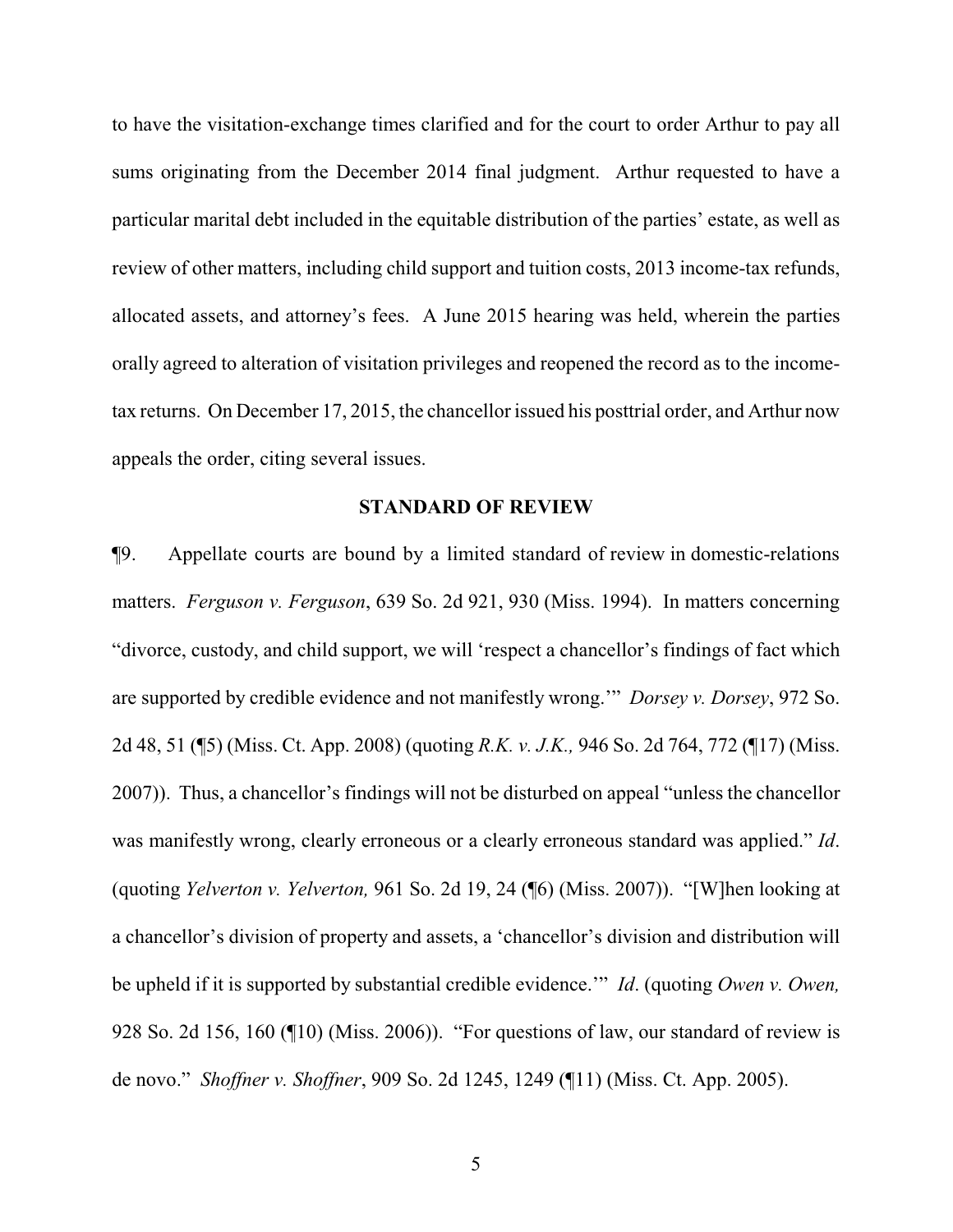#### **DISCUSSION**

## **I. Scope and Terms of the Prenuptial Agreement**

¶10. "The Mississippi Supreme Court has held that prenuptial agreements must be fair in the execution, and a duty of disclosure shall be imposed." *McLeod v. McLeod*, 145 So. 3d 1246, 1249 (¶12) (Miss. Ct. App. 2014). "Prenuptial agreements are enforced like contracts: the first rule of interpretation of contracts is to follow the intent of the parties." *Id.* (citing *Long v. Long*, 928 So. 2d 1001, 1003 (¶14) (Miss. Ct. App. 2006)).

¶11. The stated purpose of Arthur and Alicia's prenuptial agreement was to "fix and determine the rights accruing to each of them by reason of their marriage with respect to the property and estate of the other and with respect to the right of support of maintenance from the other." The agreement acknowledged that each party had consulted with his or her respective attorney regarding the effect of the agreement. Additionally, certain provisions of the agreement stated that each party was to "retain all rights in his or her own separate property," which encompassed real and personal property. The agreement further stated:

The interest of each in any property which they may together or separately acquire during the marriage shall be marital property, with [Arthur] to own seventy percent (70%) of all marital property of whatsoever kind or character and [Alicia] to own thirty percent (30%) of all said marital property, specifically excepting [Arthur's] medical practice or business.

. . . .

Except as otherwise expressly provided in this premarital agreement, each of the parties hereby waives and releases any and all rights in the real or personal property of the other . . . which may be assertable against the other at law or in equity, which he or she shall acquire by reason of marriage to the other, or which he or she shall have as a spouse of the other . . . [including] [a]ny right to receive support, temporary support, maintenance, separate maintenance, or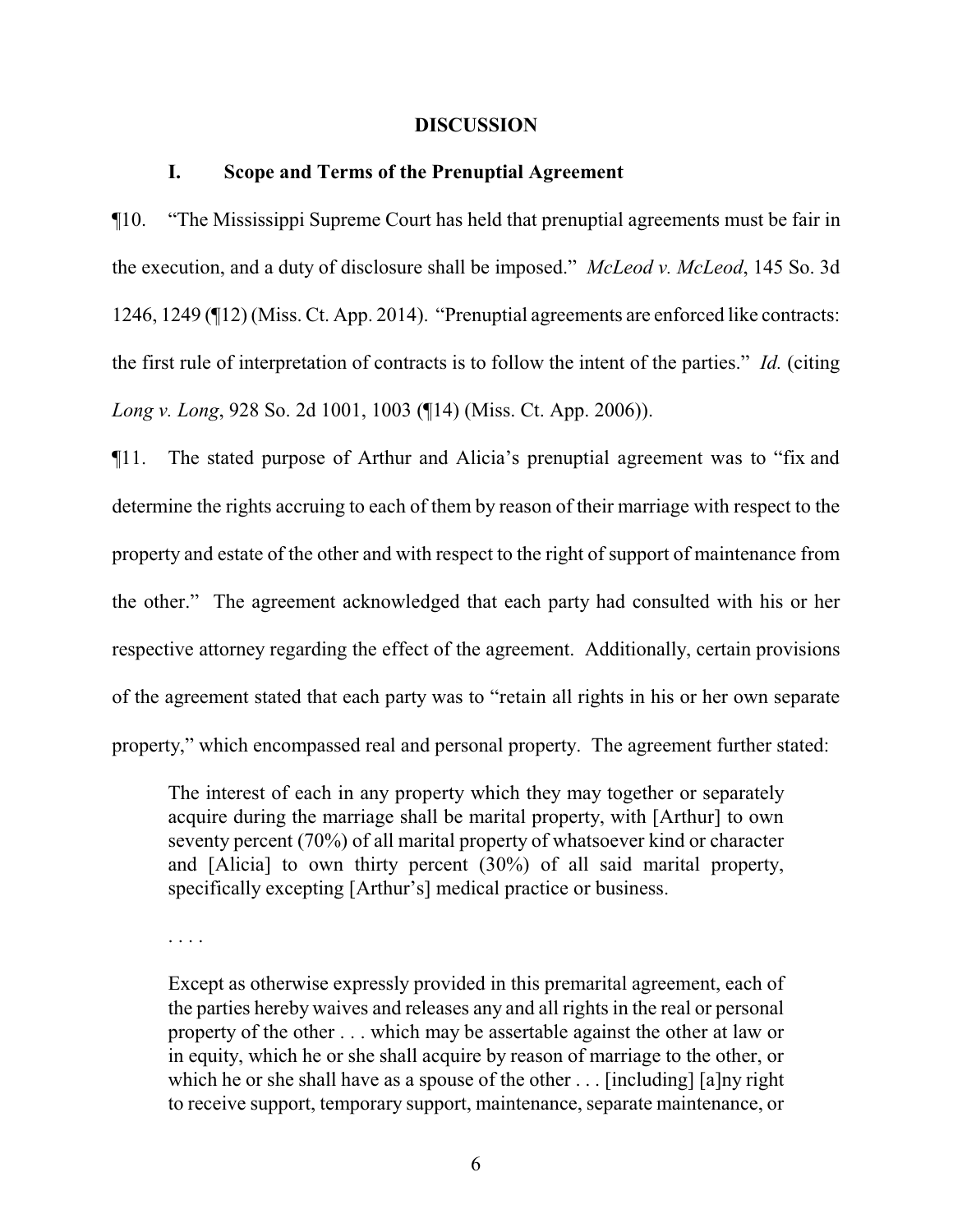alimony from the other during the marriage or following the termination of the marriage.

The agreement also provided specific amounts of alimony based upon the duration of the parties' marriage, to be inclusive of "all types of temporary and permanent support." The chancery court found the agreement valid and enforceable in its entirety.

¶12. With these provisions in mind, Arthur asserts that the chancellor: (1) erred in denying his request for sanctions and attorney's fees; (2) failed to adhere to terms of the parties' prenuptial agreement regarding the equitable division of certain marital assets and debts and the award of attorney's fees to Alicia; (3) abused his discretion in his awards for monthly child support and tuition costs; and (4) erred in failing to memorialize specifically agreed upon visitation provisions in the posttrial order.

## **II. Denial of Arthur's Request for Sanctions and Attorney's Fees**

¶13. Arthur alleges that the chancellor erred in failing to award him sanctions and attorney's fees for defending Alicia's attacks on the validity of the prenuptial agreement. Mississippi Rule of Civil Procedure 11(b) states:

If any party files a motion or pleading which, in the opinion of the court, is frivolous or is filed for the purpose of harassment or delay, the court may order such a party, or his attorney, or both, to pay to the opposing party or parties the reasonable expenses incurred by such other parties and by their attorneys, including reasonable attorneys' fees.

And the Litigation Accountability Act provides, in pertinent part:

Except as otherwise provided in this chapter, in any civil action commenced or appealed in any court of record in this state, the court shall award, as part of its judgment and in addition to any other costs otherwise assessed, reasonable attorney's fees and costs against any party or attorney if the court, upon the motion of any party or on its own motion, finds that an attorney or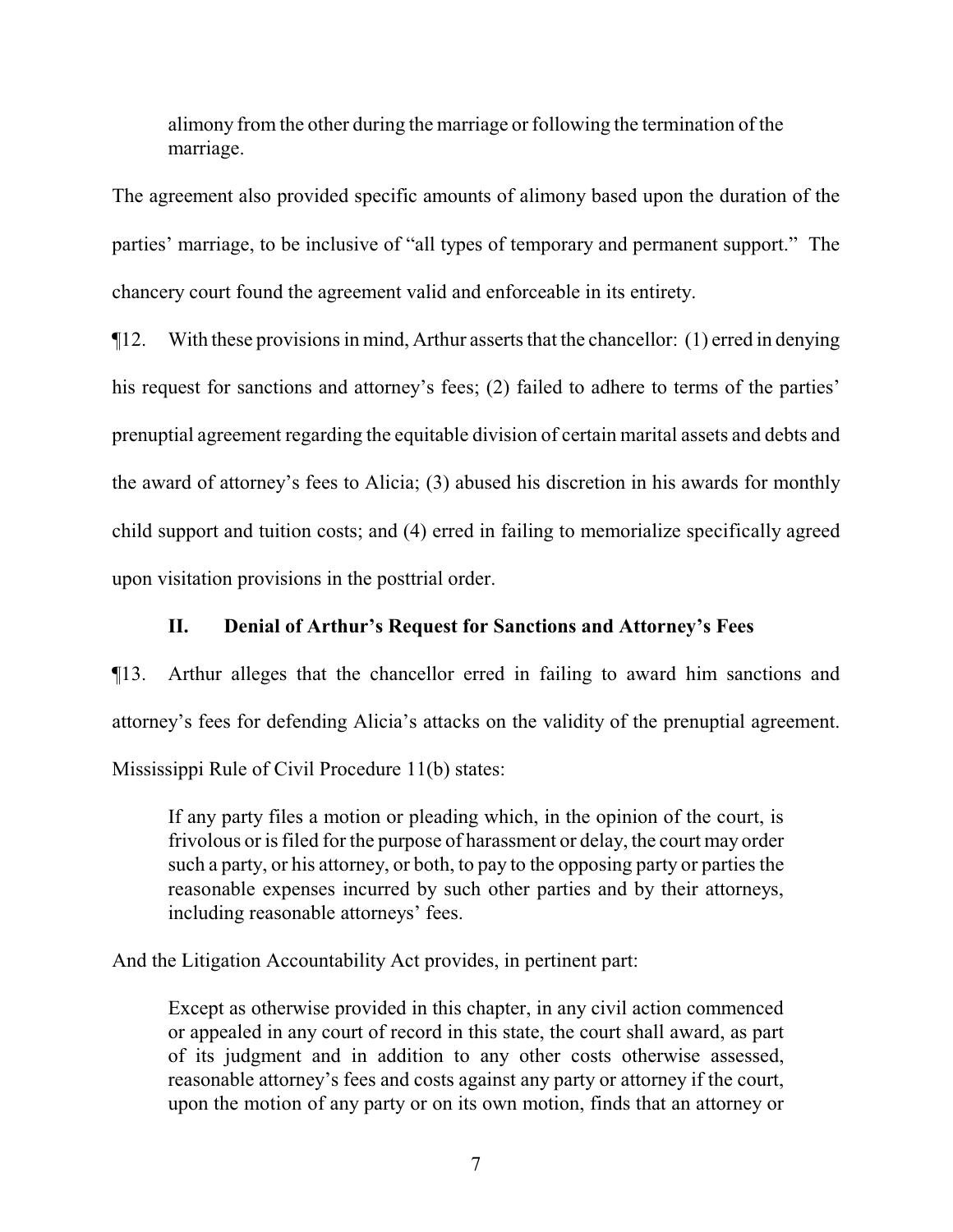party brought an action, or asserted any claim or defense, that is without substantial justification[.]

Miss. Code Ann. § 11-55-5(1) (Rev. 2012). The phrase "'[w] ithout substantial justification' means a filing that is 'frivolous, groundless in fact or in law, or vexatious, as determined by the court.'" *Russell v. Beachwalk Condominiums Ass'n Inc.*, 193 So. 3d 657, 661 (¶8) (Miss. Ct. App. 2016); Miss. Code Ann. § 11-55-3(a) (Rev. 2012). "A claim is frivolous when, objectively speaking, the pleader or movant has no hope of success." *Id.* (internal quotations omitted). "We employ the same test to determine whether a filing is frivolous under both Rule 11 and the Litigation Accountability Act." *Id.* "When reviewing a decision regarding the question of whether to apply sanctions under Rule 11 and the Litigation Accountability Act, the proper standard is abuse of discretion." *Pannagl v. Lambert* (*In re Estate of Pannagl*), 166 So. 3d 39, 41 (¶6) (Miss. Ct. App. 2014); *see also* M.R.C.P. 11. "In the absence of a definite and firm conviction that the court below committed a clear error of judgment in the conclusion it reached upon weighing of relevant factors, the judgment of the chancellor regarding whether to apply sanctions will be affirmed." *Id.* (internal quotations omitted).

¶14. Arthur asserts that Alicia and her attorney, Tanya Graham, maliciously and recklessly attacked the validity of the parties' prenuptial agreement. The foundation for his argument derives from his analysis of Graham's billing entries to Alicia, from which Arthur deduces that both Alicia and Graham knowingly perpetuated a fraud upon the court. As such, he argues that Alicia's repeated filing of motions attacking the validity of the prenuptial agreement warrants sanctions.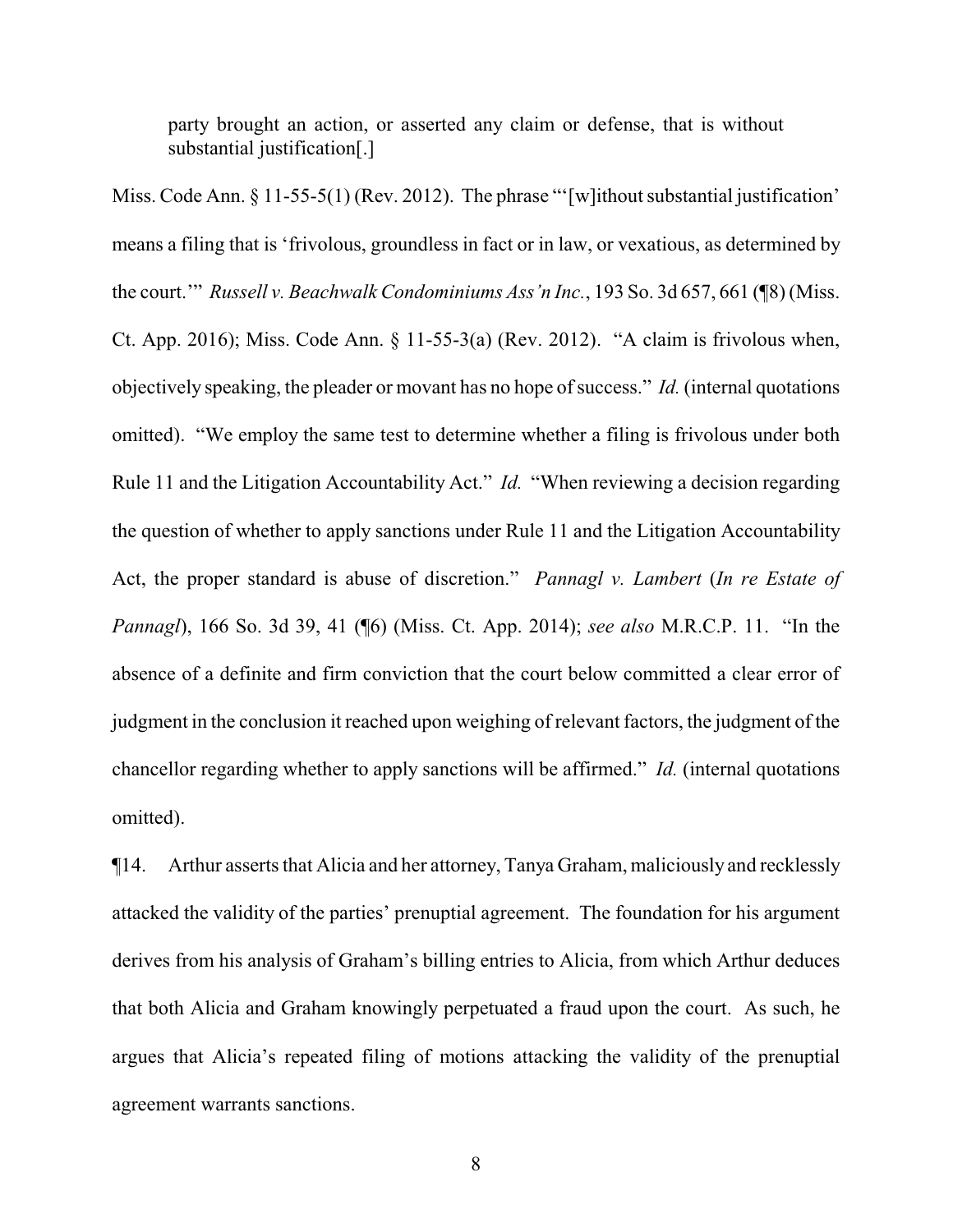¶15. Throughout Alicia's attacks on the validity of the premarital agreement, she questioned, among other things, her initials or signatures at the bottom of each page of the prenuptial agreement, as the original agreement could not be located, and neither party had made conscious efforts to locate it. Instead, both parties were in possession of photocopied duplicates, and the chancellor admitted the duplicates as evidence, finding the original agreement was unavailable. In doing so, the chancellor ultimately denied Arthur's request for sanctions and attorney's fees, stating:

I'm going to find that, right or wrong, simplifying Rule 11, it is, was there any chance whatsoever that [Alicia] could prevail [on her motion to invalidate the prenuptial agreement], and I think there was some chance. Not a great chance, but there was some chance. There was a question about the validity of signatures. The original was lost, if you remember. Nobody could come up with the original. I had to make a finding on that. So the motion [for sanctions and attorney's fees] is going to be denied.

¶16. The chancellor found Alicia's attacks on the validity of the photocopied duplicates were neither frivolous nor without substantial justification. *See Russell*, 193 So. 3d at 661 (¶8); *see also* Miss. Code Ann. § 11-55-3(a). Reviewing the chancellor's findings, and in light of the unavailability of the original prenuptial agreement, we cannot say that the chancellor abused his discretion in denying Arthur's request for sanctions and attorney's fees.

### **III. Equitable Distribution According to Prenuptial Agreement**

¶17. Arthur contends that certain marital assets and debts were not properly allocated in accordance with the terms of the prenuptial agreement. Specifically, he argues that the chancellor erred with respect to a \$159,700 line of credit, a Wells Fargo savings account, 2013 income-tax returns, and the awarding of attorney's fees to Alicia.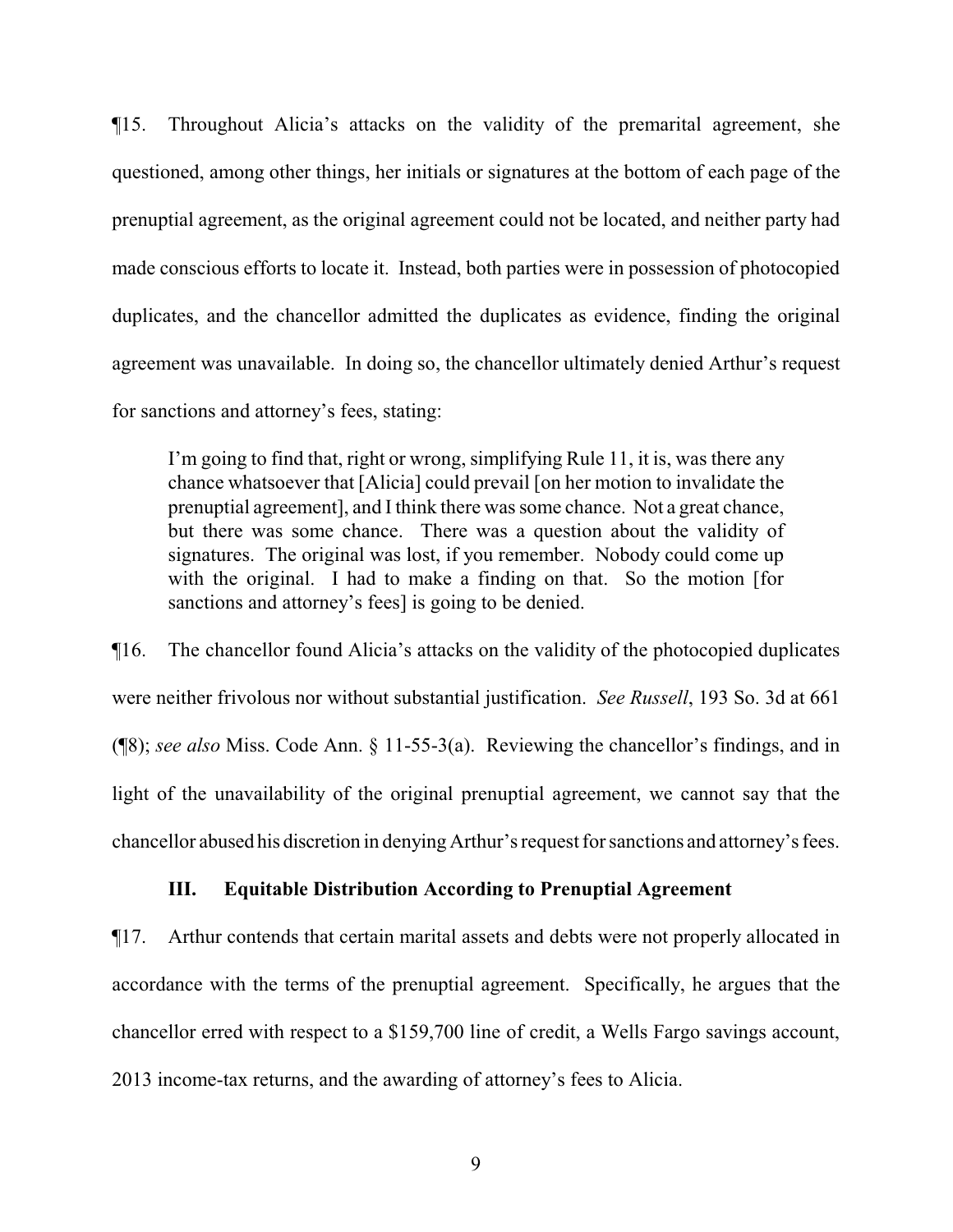#### **A. \$159,700 Line of Credit**

¶18. When dividing the marital estate, the chancellor omitted a \$159,700 line of credit jointly owed by the parties and secured by Arthur's premarital home. This debt was listed on Arthur's and Alicia's Uniform Chancery Court Rule 8.05 financial statements, and both parties testified during trial that the debt was jointly owed. In the final judgment and posttrial order, however, the line of credit was not listed as debt. Arthur argues the failure to include – and divide – this marital debt in accordance with the terms of the premarital agreement was erroneous. We agree.

¶19. The line of credit was acquired through Wells Fargo during the parties' marriage. Alicia contends now, as she did at trial, that the prenuptial agreement did not specifically address marital debts and, therefore, it was within the chancellor's equitable discretion to allocate the line of credit according to equitable principles. She further reiterates that the line of credit was used to refinance Arthur's premarital home (which became the marital home), and contends that the line of credit was used by one of Arthur's businesses to purchase a condominium in the Bahamas that he was ultimately awarded. However, Alicia points to nothing in the record to support the latter contention.

¶20. Because the prenuptial agreement was found to be a valid and enforceable contract, the marital debt should have been included in the chancellor's equitable distribution of the marital estate, and its omission was erroneous. Thus, the debt – if taken alone – should have been divided in accordance with the parties' agreement (i.e., 70% to Arthur, and 30% to Alicia). Its omission, however, resulted in the debt being allocated to neither party.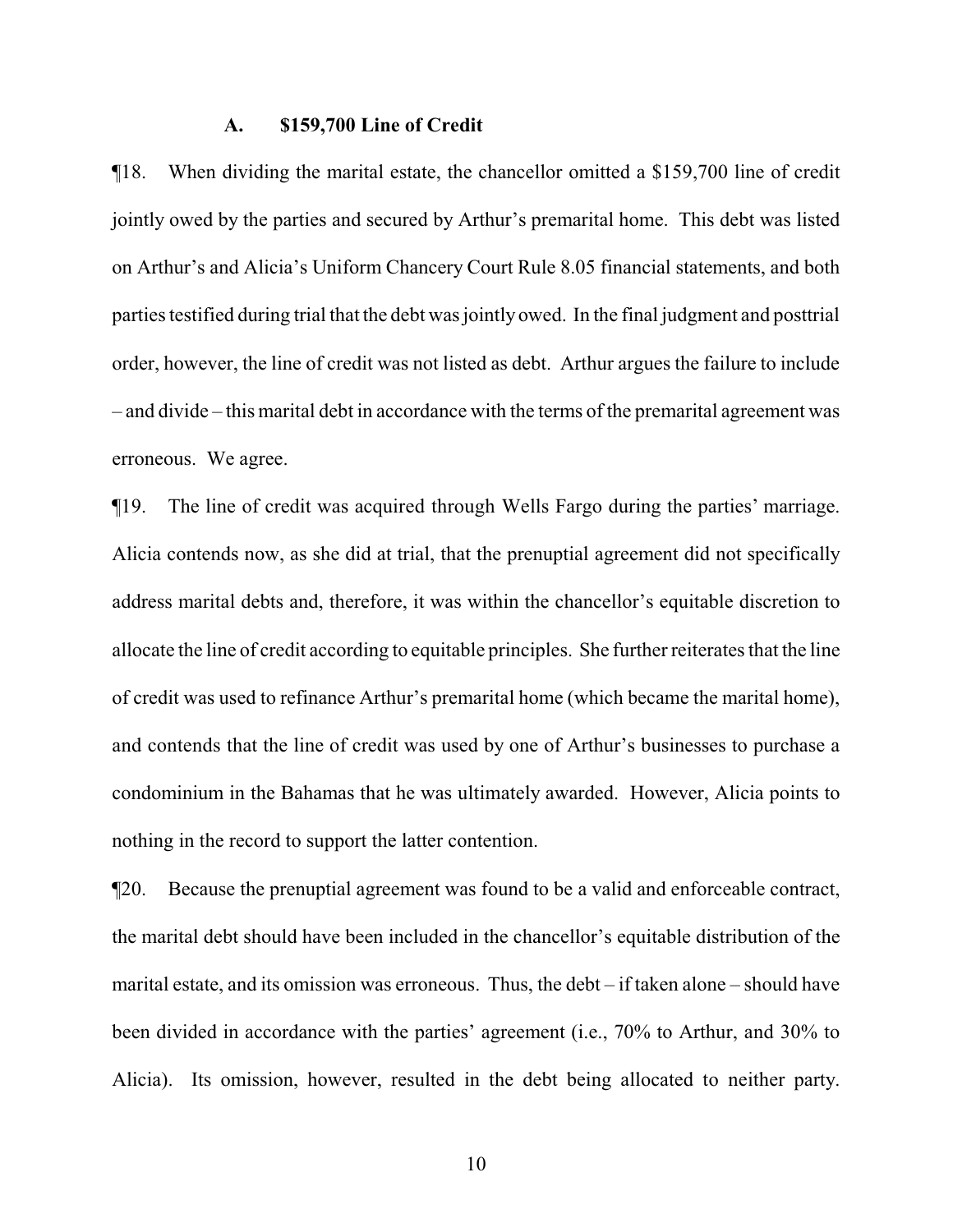Regardless of the debt's omission from the chancery court's analysis, the record reflects that Arthur and Alicia would remain jointly and severally liable according to the promissory note's terms and conditions. Furthermore, the chancellor stated on the record that he "need[ed] to address the debt," yet it was not accounted for in the original judgment, or the posttrial order.

¶21. We find the failure to include and divide this \$159,700 joint debt in accordance with the prenuptial agreement was erroneous, and we reverse and remand as to this issue.

#### **B. Wells Fargo Account #7415**

¶22. The chancellor awarded to Alicia, as separate property, four bank accounts, including Wells Fargo account #7415. At the time Alicia filed her 8.05 financial declaration, the account possessed \$45,137.98. In the final order, the chancellor found that "Alicia used funds from[a]ccount #7415 to support herself and the children during the litigation," and that "Alicia's use of [a]ccount #7415 was for the benefit of the children and she should not be penalized for such." Arthur contends the chancellor's finding as to this account was not supported by substantial evidence in the record. We disagree.

¶23. "Where there is substantial evidence to support the chancellor's findings, [this Court] is without the authority to disturb the chancellor's conclusions[.]" *Buckalew v. Buccluch* (*In re Guardianship of Buckalew*), 62 So. 3d 460, 463 (¶13) (Miss. Ct. App. 2011). Reviewing the record – which contains detailed financial statements and accompanying testimony – we find substantial evidence to support the chancellor's allocation of this account to Alicia. The chancellor had itemized accounting statements for Wells Fargo account #7415, which he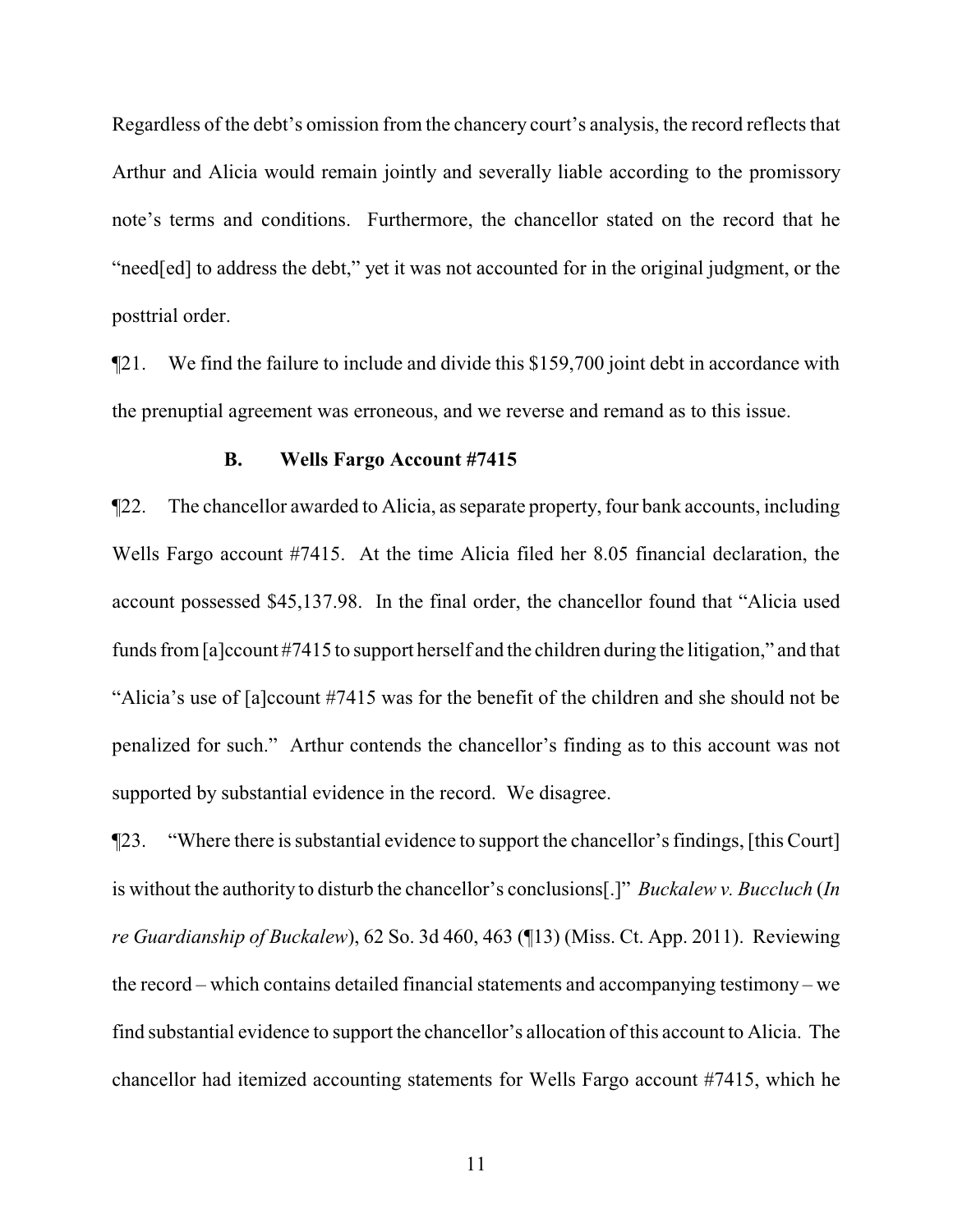concluded was used "for the benefit of the children." Nothing in the record refutes the court's finding so as to render it clearly erroneous.

#### **C. 2013 Income-Tax Refund**

¶24. Arthur says the chancery court erred in its equitable division of 2013 income-tax refund. When the final order was issued in December 2014, the parties were in the process of filing 2013 tax returns, originally being filed as "married filing jointly." The chancellor determined that according to the prenuptial agreement, Arthur was to receive 70% of the refund when disbursed, with Alicia receiving 30%. But during the posttrial hearing in June 2015, Arthur presented evidence in relation to what the "marital portion" of the overall tax refunds were – because Arthur eventually filed his 2013 tax return as "married filing separately." Arthur offered testimony from his certified public accountant (CPA), Ed Jones. Jones had been the parties' CPA during their marriage, and had prepared their returns in years past. The purpose of Jones's testimony was to supplement the court with information regarding the 2013 return filed since the conclusion of trial.

¶25. Jones testified that Arthur was due to receive a federal refund of \$67,505, and a Mississippi state refund of \$23,833. Jones said that Arthur would make routine, estimated tax payments in quarterly installments. Jones also testified that \$56,000 ofthe federal refund, and \$9,000 of the state refund, was considered nonmarital because the estimated tax payments were paid with nonmarital assets obtained after the court's May 2013 demarcation date. Arthur contends the remaining balances of \$11,505 and \$14,833, respectively, are the marital portions of the refunds, which are subject to the terms of the prenuptial agreement.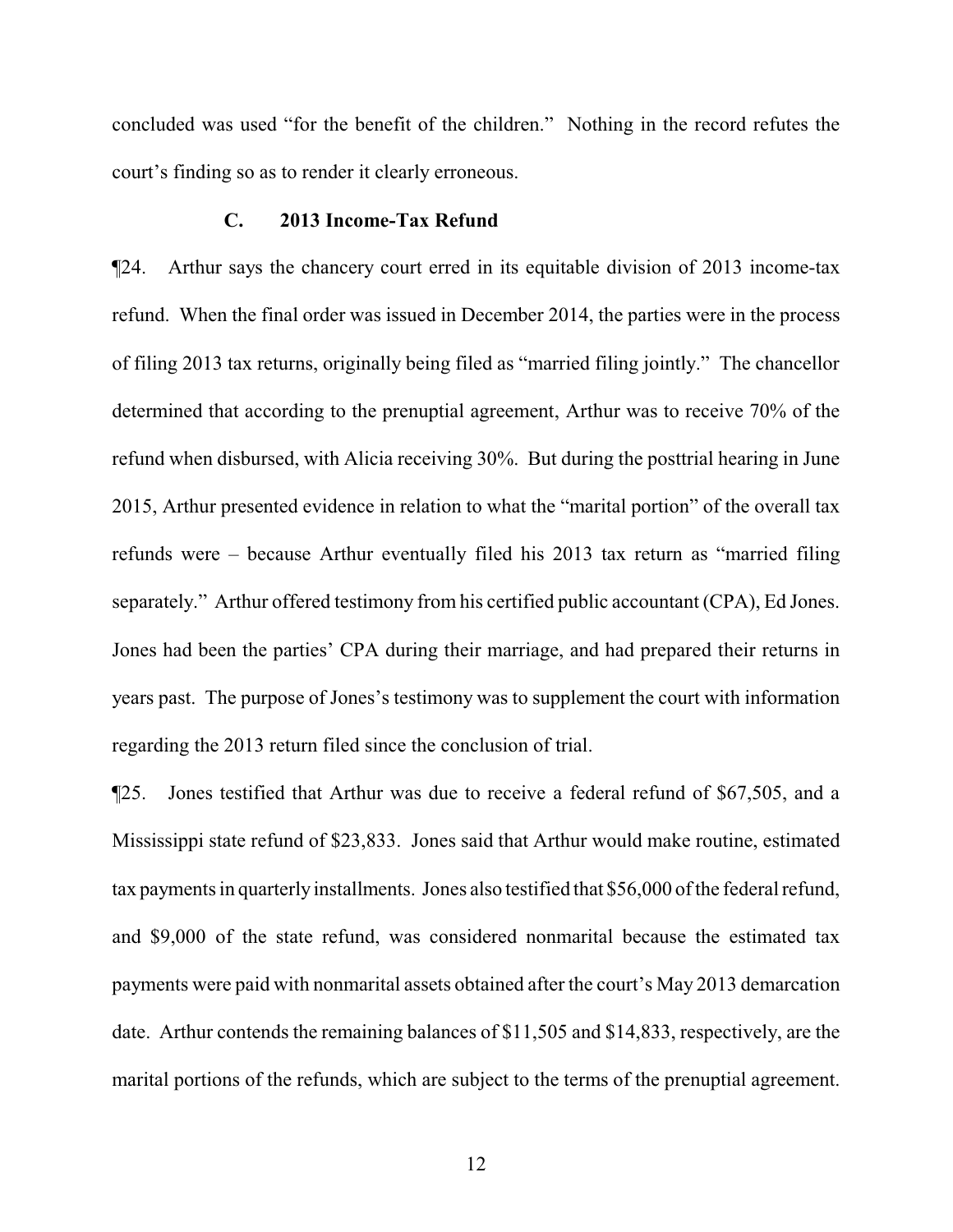¶26. But in the December 2015 order, the chancellor determined: "[T]he 2013 tax year contains marital funds and should be divided in a manner consistent with the [p]renuptial [a]greement . . . . [Arthur] shall receive 70% of the refund and [Alicia] shall receive 30% of the refund." As Arthur points out, though, the chancellor did not make specific findings as to the precise amounts each party was to receive under the terms of the agreement. Because there was ample evidence from which the chancellor could have made these calculations, we find it proper to remand this issue to the chancery court to make specific findings regarding the equitable division of the 2013 income-tax refunds in accordance with the prenuptial agreement's terms – keeping in mind what portion of the refund was attributable to the income earned after the May 2013 demarcation date.

## **D. Attorney's Fees Awarded to Alicia**

¶27. The chancery court awarded Alicia attorney's fees in the amount of \$40,000, concluding:

Technically, Alicia would be forced to withdraw from her 401(k) to pay attorney's fees incurred[.] The [c]ourt finds that Alicia should not be forced to liquidate a portion of her 401(k) and incur taxes and penalties for early withdrawal in order to pay for an attorney. Alicia has no ability to pay attorney's fees unless she withdraws funds or sells assets.

"Generally, attorney's fees should onlybe awarded where the moving partyhas demonstrated an inability to pay." *Stuart v. Stuart*, 956 So. 2d 295, 298 (¶20) (Miss. Ct. App. 2006). "A trial court abuses its discretion by awarding attorney's fees without first finding that the party is unable to pay the fees." *Hankins v. Hankins*, 729 So. 2d 1283, 1286 (¶13) (Miss. 1999). "Chancellors are instructed to apply the *McKee* factors in granting or denying attorney's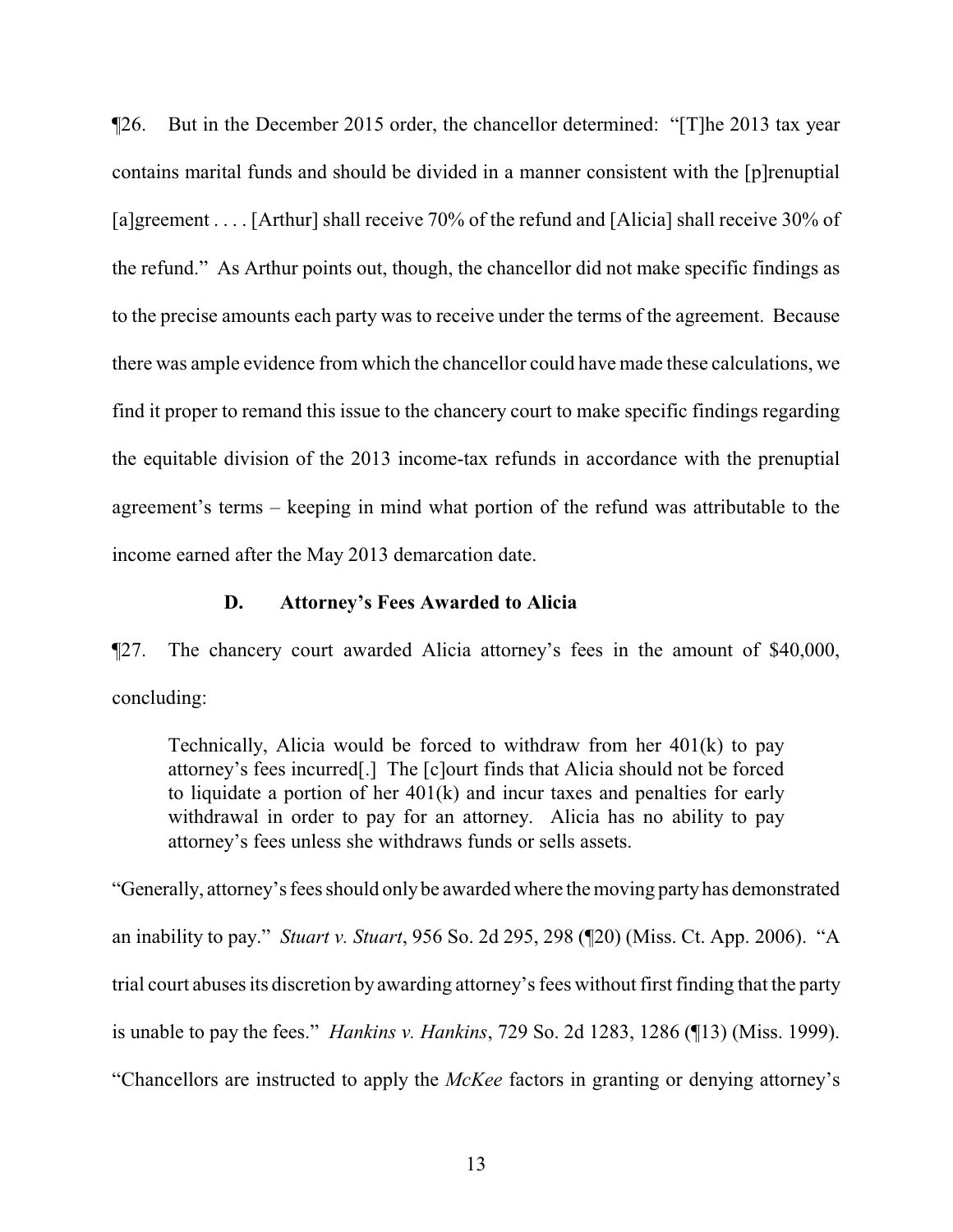fees." *Rogers v. Rogers*, 94 So. 3d 1258, 1267 (¶30) (Miss. Ct. App. 2012) (citing *McKee v. McKee*, 418 So. 2d 764, 767 (Miss. 1982)). The *McKee* factors include:

(1) relative financial ability of the parties; (2) the skill and standing of the attorney employed, (3) novelty and difficulty of issues in the case, (4) the responsibility required in managing the case, (5) time and labor required, (6) the usual and customary charge in the community, and (7) whether the attorney was precluded from undertaking other employment by accepting the case.

*Burnham-Steptoe v. Steptoe*, 755 So. 2d 1225, 1236 (¶37) (Miss. Ct. App. 1999) (citing *McKee*, 418 So. 2d at 767).

¶28. Arthur argues that under the prenuptial agreement, Alicia waived an equitable right to attorney's fees – albeit not explicitly. In the agreement, Arthur and Alicia waived and released "any and all rights in the real or personal property of the other . . . which may be assertable against the other at law or in equity, which he or she shall acquire by reason of marriage to the other, or which he or she shall have as a spouse of the other." As the prenuptial agreement was found to be valid and enforceable, Arthur asserts that the chancellor's equitable award of attorney's fees to Alicia disregarded the terms of the agreement.

¶29. The stated purpose of the prenuptial agreement, however, was to "fix and determine the rights *accruing to each of them by reason of their marriage* with respect to property and estate of the other and with respect to the right of support of maintenance from the other." (Emphasis added). The right to attorney's fees did not accrue to Alicia as a property right by virtue of marriage. Since the execution of the parties' agreement, the supreme court noted in *Haney v Haney*, 907 So. 2d 948, 957 (¶41) (Miss. 2005), that attorney's fees are "nothing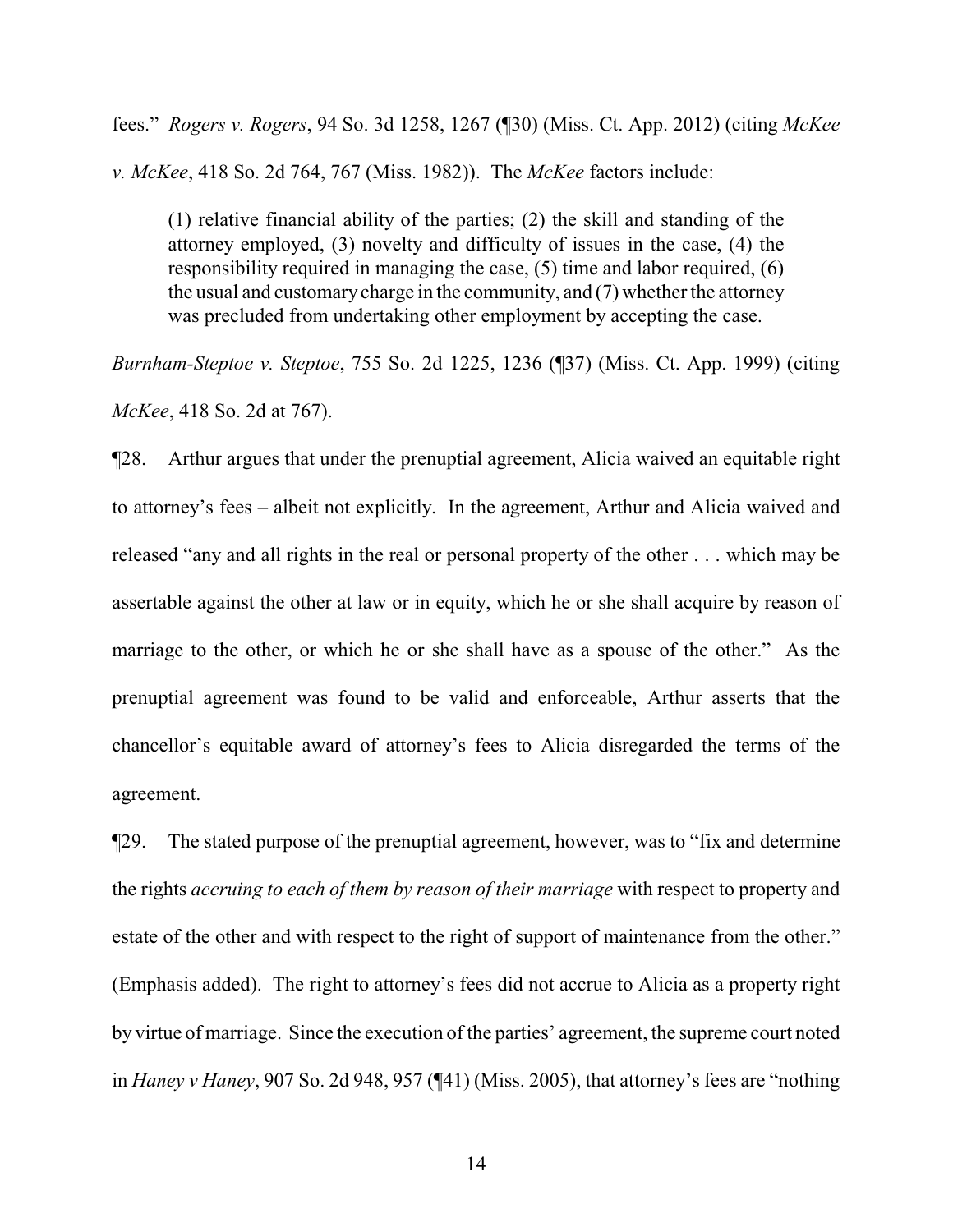more than an equitable distribution of a different flavor." But we do not find that this language in *Haney*, which has not been cited by any other case, provides a basis for concluding that attorney's fees were waived under the terms of the prenuptial agreement. Attorney's fees were not mentioned in the parties' agreement, and as it predated this *Haney* decision, there was no way anyone reviewing the agreement could have anticipated that attorney's fees would have been covered by that holding. We find no reason to expand the scope of an agreement that is already exceedingly broad.<sup>4</sup>

¶30. Furthermore, this action involved issues not covered by the terms of the prenuptial agreement, such as child support and payment of the children's educational expenses and insurance. In fact, the agreement expressly provided that no terms "shall be construed as any attempt to waive child support payments." In *Gottlieb v. Gottlieb*, 138 A.D.3d 30, 48 (N.Y. App. Div. 2016), the New York appellate court determined that because the prenuptial agreement did not address "child-related matters," an express waiver in the agreement for attorney's fees did "not preclude an award of counsel fees connected to litigating the child support issues raised in the motion." *See also Vinik v. Lee*, 96 A.D.3d 522, 523 (N.Y. App. Div. 2012) (Since the parties' premarital agreement did not address custody and child support, "the waiver of counsel fees does not apply to counsel fees related to litigating child

 $4$  In addition to the 70/30 disparity in distribution, the agreement excluded Alicia, who left her career to help build Arthur's business and acted as his business manager, from reaping any benefits from his medical practice upon dissolution of the marriage "regardless of the extent to which [Alicia] may participate in the start up and management of that medical practice, with or without compensation[.]" Moreover, the agreement stated that if Alicia became the "primary breadwinner," she would only receive 50% of the marital assets, while Arthur received 70% as primary breadwinner.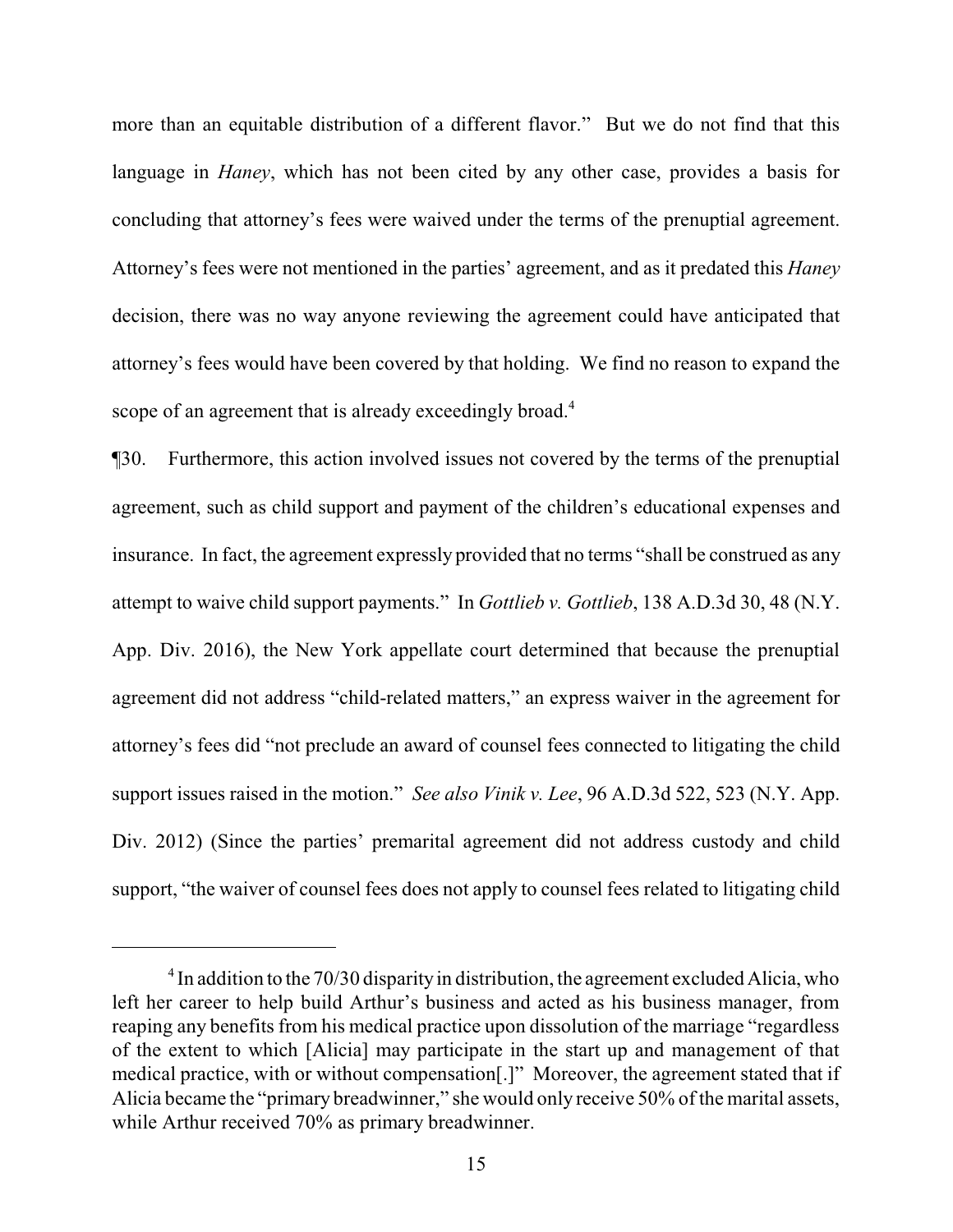custody and support issues.")

¶31. As Alicia's counsel noted to the court, the majority of the attorney's fees were "where [Alicia] had to argue against [Arthur's] motion for protective order as it related to [Arthur's] current income," which aids in determining child support. Discussing Arthur's motion for a protective order to restrict the release of information from his employer, Alicia's counsel explained:

We had to hire a CPA to go through the bank statements . . . . [W] e have a good estimate for what his income is for 2014, which is almost over, but as far as [Arthur] producing [his hospital contract], he just wouldn't do it.

. . . .

So we just don't have anything, and we're here before the Court seeking child support without any information. . . . [W]e withdrew our motion to compel because [Alicia] just simply cannot afford this litigation, and I think [Arthur] knows that. There's just no sense in us just continuing to fight over everything when she just can't – she simply cannot afford it. She's almost exhausted everything she has.

Alicia reiterates on appeal that although \$16,000 in attorney's fees were incurred "contesting

the validity of the premarital agreement," over \$80,000 in attorney's fees and expert witness

fees were incurred primarily "due to [Arthur's] stubborn litigiousness."<sup>5</sup>

<sup>5</sup> Mississippi Rule of Civil Procedure 11-55-5(1) provides in part:

(Emphasis added).

<sup>&</sup>quot;[T]he court shall award, as part of its judgment and in addition to any other costs otherwise assessed, *reasonable attorney's fees and costs* against any party or attorney if the court, upon the motion of any party or on its own motion, finds that . . . an attorney or party *unnecessarily expanded the proceedings by other improper conduct including, but not limited to, abuse of discovery procedures* available under the Mississippi Rules of Civil Procedure.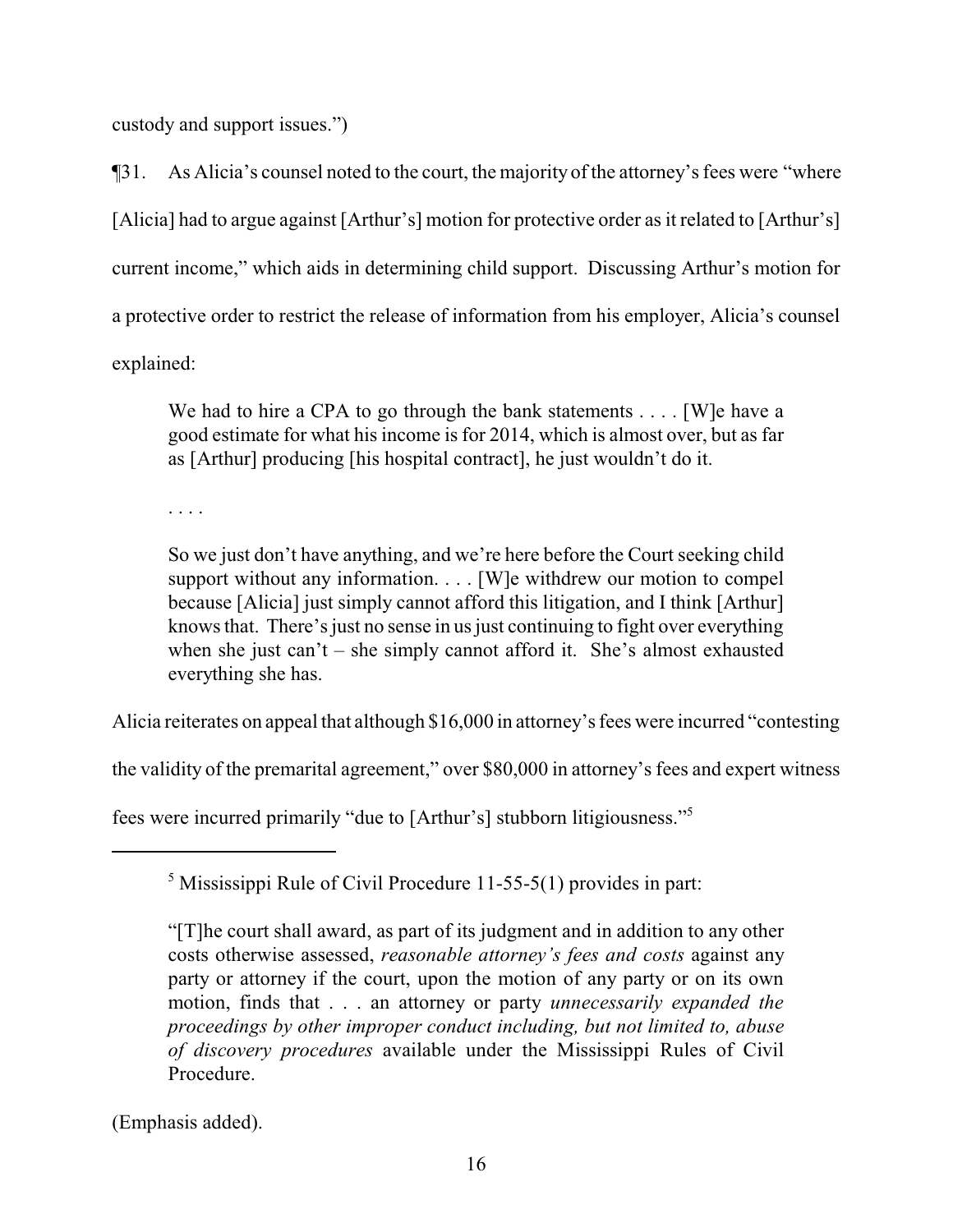¶32. Arthur's remaining argument that Alicia had the ability to pay her attorney's fees because she could liquidate her 401(k) has been rejected by this Court on numerous occasions. *See*, *e.g.*, *Branch v. Branch*, 174 So. 3d 932, 946 (¶60) (Miss. Ct. App. 2015) (upholding chancellor's finding that wife did not have to use home equity "as payment for the attorney's fees"); *Rodriguez v. Rodriguez*, 2 So. 3d 720, 732 (¶43) (Miss. Ct. App. 2009) ("An inability to pay could be created if one party would be forced to liquidate a portion of [his or her] retirement or savings accounts in order to pay attorneys' fees."); *Wells v. Wells,* 800 So. 2d 1239, 1247 (¶¶16-17) (Miss. Ct. App. 2001) (wife did not have to use alimony or liquidate her retirement account to pay attorney's fees). Alicia contends that she "had no other source of income than what she earned working for [Arthur]." An award of attorney's fees is "justified where the equities suggest one party should assist the other, and the other party is unable to pay." *Haney*, 907 So. 2d at 957 (¶41).

¶33. Accordingly, we find no abuse of discretion in the chancery court's award of \$40,000 in attorney's fees to Alicia.

### **IV. Monthly Child-Support Payment and Tuition Costs**

¶34. Arthur also takes issue with the chancellor's deviation from the statutory guidelines in awarding child-support payments, as well as the chancellor's findings regarding tuition costs. Mississippi Code Annotated section 43-19-101 (Rev. 2015) governs child-support calculations in Mississippi. According to the guidelines, a noncustodial parent should pay 20% of his or her adjusted gross income as child support for the benefit of two minor children. Miss. Code Ann. § 43-19-101(1). The guidelines create a rebuttable presumption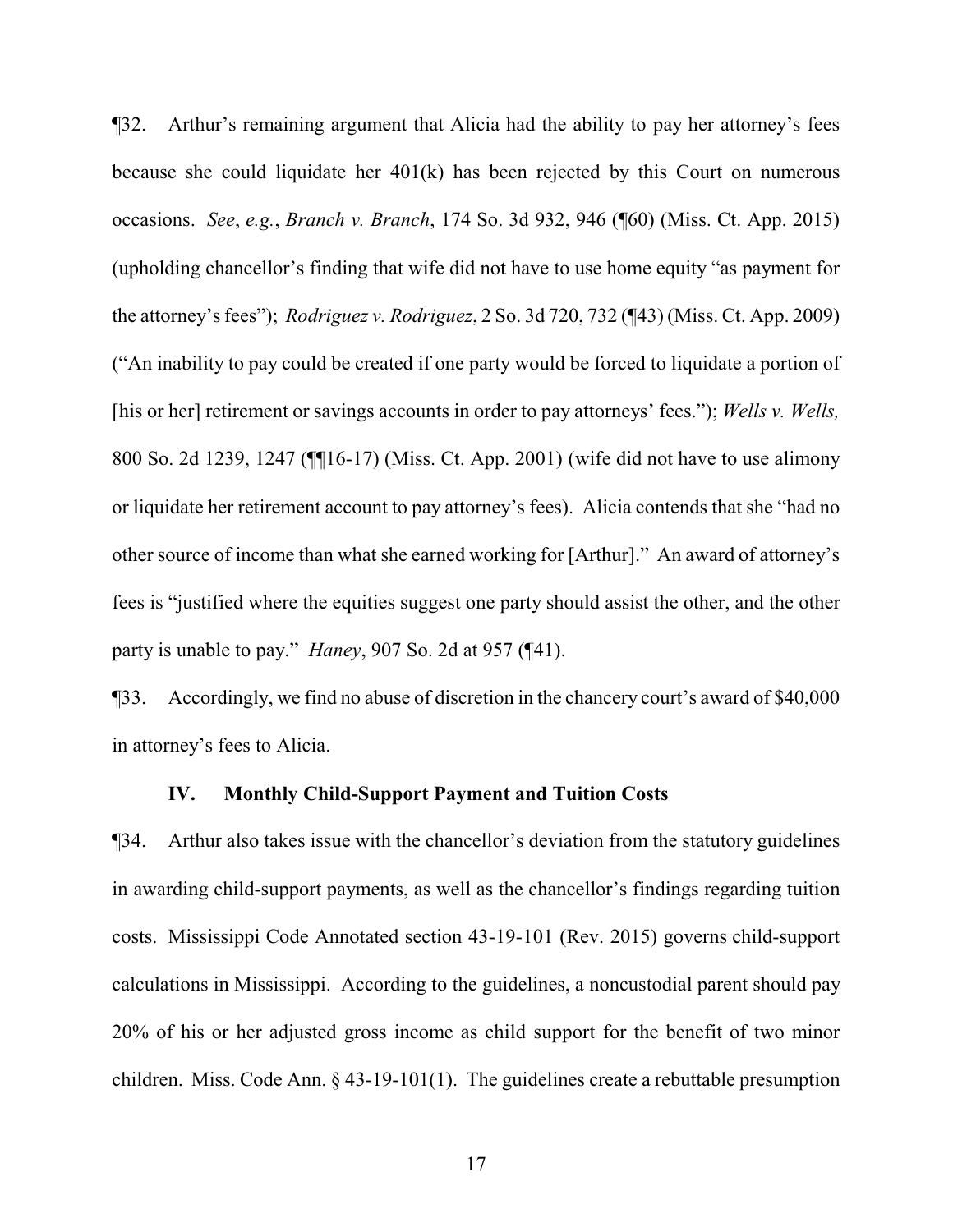as to the justness or appropriateness of a child-support award, and may only be overcome by a "written finding or specific finding on the record that the application of the guidelines would be unjust or inappropriate in a particular case[.]" Miss. Code Ann. § 43-19-101(2). Moreover, where a noncustodial parent's adjusted gross income exceeds \$100,000 per year, "the court shall make a written finding in the record as to whether or not the application of the guidelines established in this section is reasonable." Miss. Code Ann. § 43-19-101(4). ¶35. Here, in accordance with the statute, the chancellor found that Arthur's annual adjusted gross income far exceeded \$100,000. It was determined through financial statements that Arthur's monthly adjusted gross income amounted to \$46,353. As a result, the chancellor found the application of the guidelines unjust, stating: "The minor children in this matter have extraordinary expenses with respect to private school tuition and expenses, extracurricular activities and other hobbies in which they are involved." The chancellor further articulated:

Payment of 20% of \$100,000 would force the children to eliminate their activities, private school education and other needs to which they have accustomed to. The lifestyle known to the children would end and such an end would have a negative impact on the minor children. Both parties acknowledged the desire to continue providing the children with a private school education and to allow the children the maintain their current lifestyle. In order to do so, the [c]ourt must deviate from the statutory guidelines.

Based upon each party's awarded assets and wage-earning capacity, the chancellor ordered Arthur to pay \$6,500 per month in child-support payments. Additionally, in light of the parties' agreement to maintain the children's private schooling, Arthur was ordered to pay \$3,000 per month (\$36,000 annually) towards private-school education of the minor children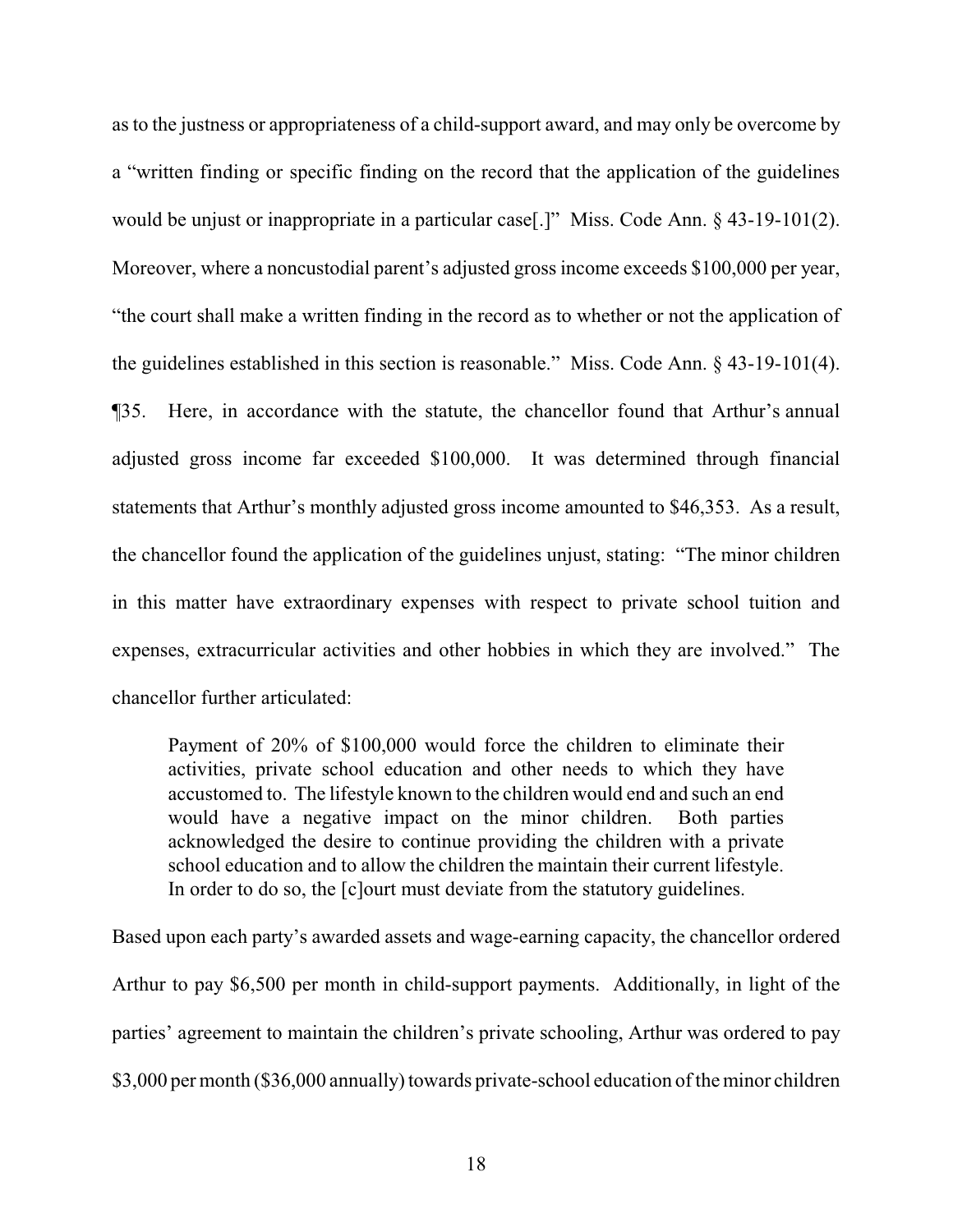and their extracurricular activities.

¶36. Arthur argues that the upward deviation from the statutory guidelines was unjust, and the chancellor failed to take into account Alicia's earning capacity. We find there was substantial evidence in the record to support the chancellor's findings. The chancellor complied with the statutory mandate of making specific findings on the record – based in large part upon the mutual agreement among the parties regarding the lifestyle they wished their children to maintain. *See* § 43-19-101(2). Furthermore, the chancellor specifically noted that Arthur's wage-earning capacity "far exceed[ed]" Alicia's, and that Arthur was "financially capable" of providing those sums. Thus, the chancellor took into account Alicia's wage-earning capacity in making his determination. For these reasons, we find no error with the chancellor's decision regarding child-support payments and private-school tuition costs.

## **V. Visitation**

¶37. Lastly, Arthur asserts that the chancellor erred in failing to include visitation changes specifically agreed upon during the Rule 59 motions hearing in its posttrial order. Because of these omissions, he seeks to have these revised provisions memorialized. Reviewing the original visitation provisions in conjunction with the subsequent on-the-record agreement between Arthur and Alicia, we find this is proper.

¶38. In the original final order, the chancellor set forth specific visitation privileges with which the parties were to comply. For summer each year, the parties agreed that Arthur would receive the children on June 1 until June 21, and on July 10 until July 24. For

19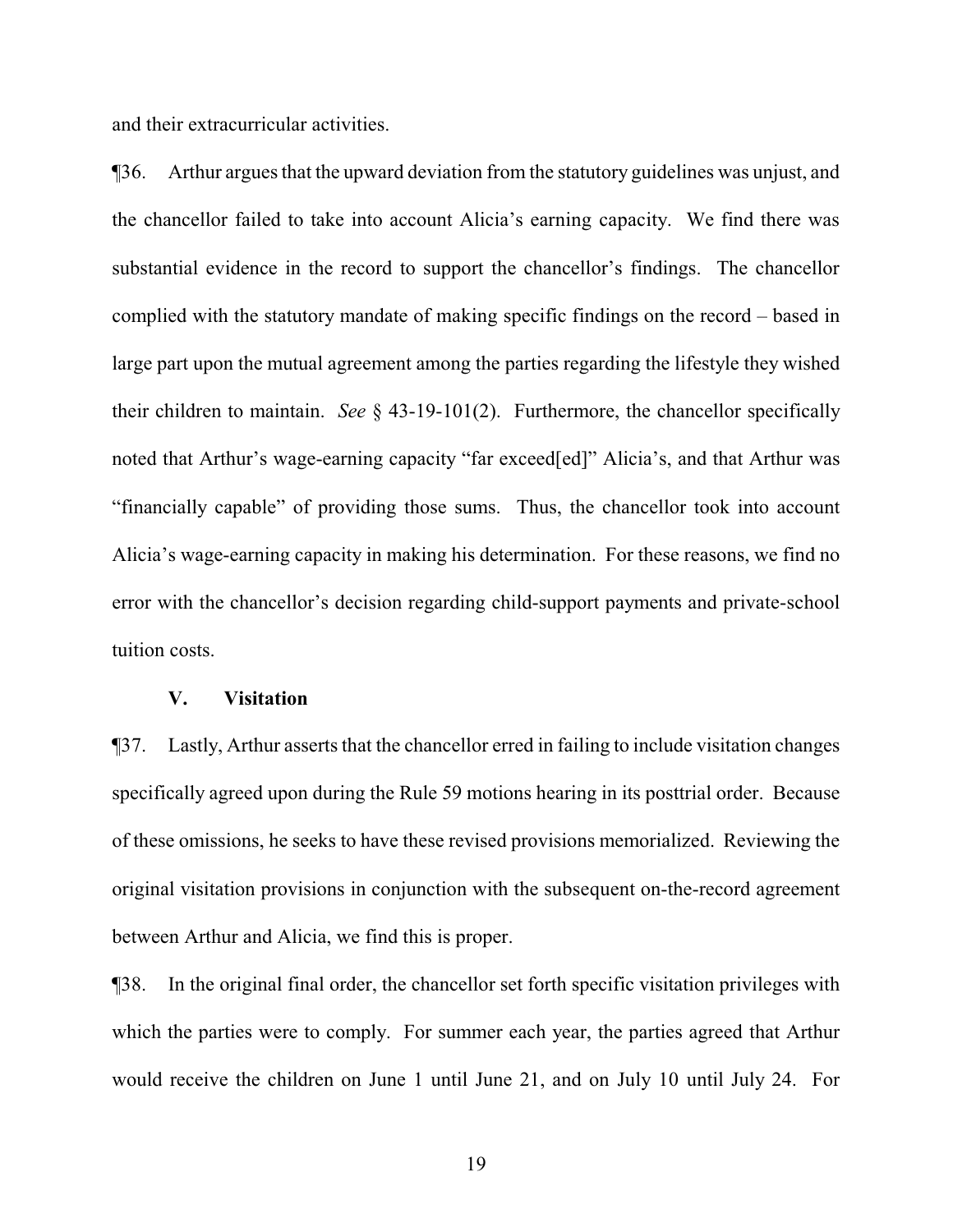Thanksgiving holidays each year, Arthur was to receive the children in odd-numbered years on the day following the last day of school until the day before school was to reconvene. As to Christmas holidays each year, Arthur was to receive the children in the second part of the holiday during odd-numbered years, and the first part of the holiday during even-numbered years.

¶39. However, at the hearing on the Rule 59 motions, Arthur and Alicia verbally revised the provisions of Arthur's visitation privileges with the children. The parties agreed that for summer visitation, Arthur would receive the children the first Sunday of June, and the Sunday following July 9 each year. They further agreed that Alicia would have the children during Thanksgiving in odd-numbered years, and Arthur would have the children in evennumbered years. For Christmas, they agreed that Arthur would have the children the first part of the Christmas holiday in odd-numbered years, and the second part of the holiday in even-numbered years. The parties also agreed that all times relevant to the visitation provisions should be according to Eastern Standard Time, and that Arthur would maintain a \$1,000 credit balance with Alicia for the children's noncovered medical expenses. Finally, the parties agreed that any remaining balance in a child's college fund at the conclusion of his or her college schooling would be transferred to the next child for his or her college education.

¶40. Yet none of these revisions were documented in the chancery court's posttrial order except to note that the visitation-exchange times would be on Eastern Standard Time. To avoid future visitation conflicts, Arthur seeks to have the chancery court incorporate these

20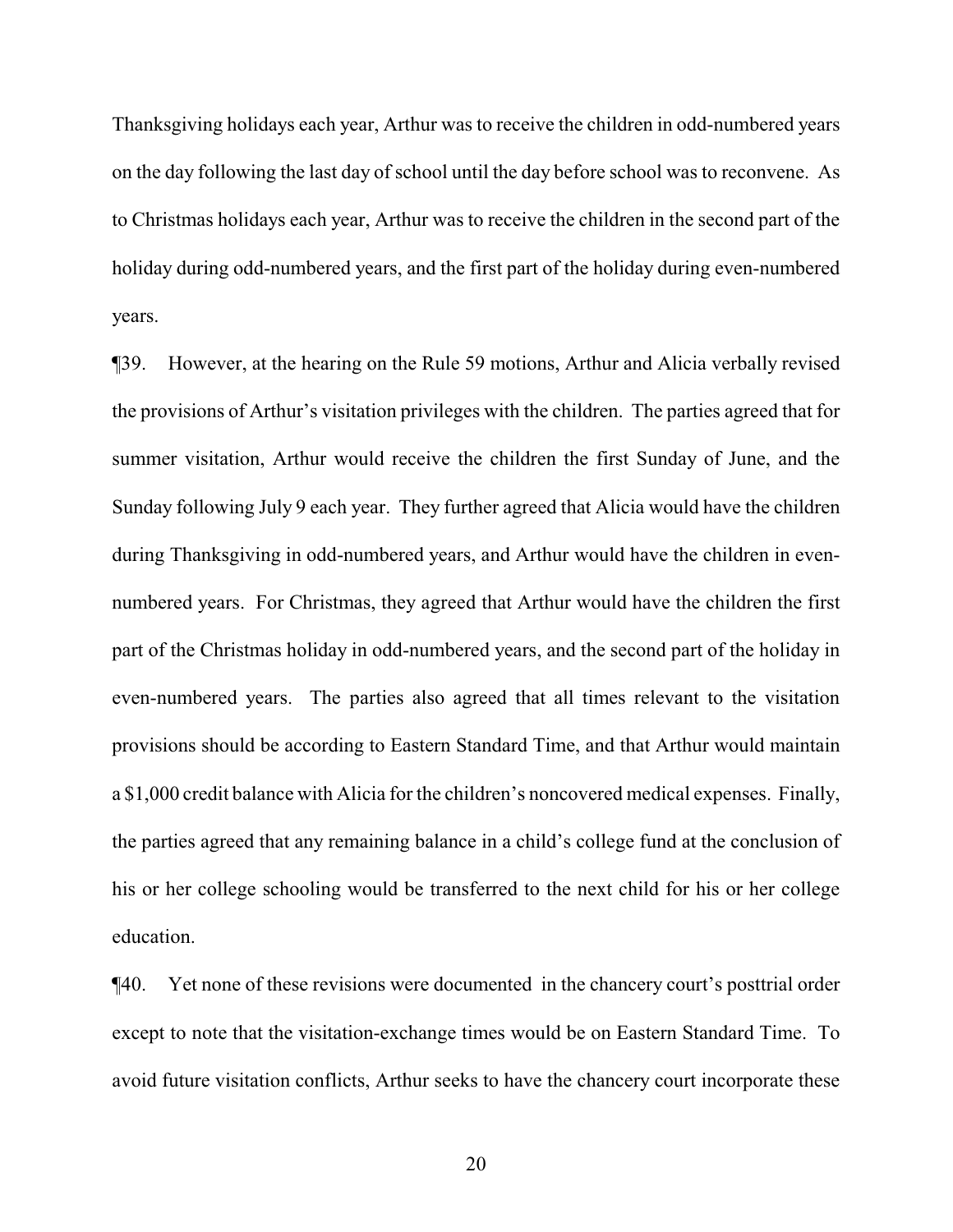revised provisions in an order. Due to the material changes to dates, as well as which party shall receive the children during odd- or even-numbered years, we find such memorialization necessary. "If parties reach an agreement, the agreement containing the terms should be signed by the parties' attorney(s) or in appropriate cases, the parties, or recorded by the court reporter." *Samples v. Davis*, 904 So. 2d 1061, 1066 (¶15) (Miss. 2004) (discussing agreement of parties in open court). Though Arthur and Alicia's agreement was of record, this is not sufficient to ensure the absence of future conflict regarding these altered provisions. Therefore, we remand on this issue for the chancery court to memorialize the terms of the parties' final agreement regarding Arthur's visitation privileges.

## **CONCLUSION**

¶41. We affirm the denial of Arthur's request for sanctions and attorney's fees, the award of Wells Fargo account #7415 to Alicia, the award of attorney's fees to Alicia, and the chancellor's child-support and tuition-cost awards. Regarding the chancellor's omission of the \$159,700 joint line of credit, we reverse and remand so this debt may be included in the equitable distribution of the marital estate. Additionally, we remand for the chancery court to make specific calculations as to the equitable distribution of the 2013 federal and state tax refunds in accordance with the prenuptial agreement and for proper memorialization of the parties' final agreement related to visitation privileges.

## ¶42. **AFFIRMED IN PART; REVERSED AND REMANDED IN PART.**

**CARLTON, FAIR, GREENLEE AND WESTBOOKS, JJ., CONCUR. LEE, C.J., CONCURS IN PART AND DISSENTS IN PART WITHOUT SEPARATE WRITTEN OPINION. WILSON, J., CONCURS IN PART AND DISSENTS IN PART WITH SEPARATE WRITTEN OPINION, JOINED BY LEE, C.J., IRVING AND**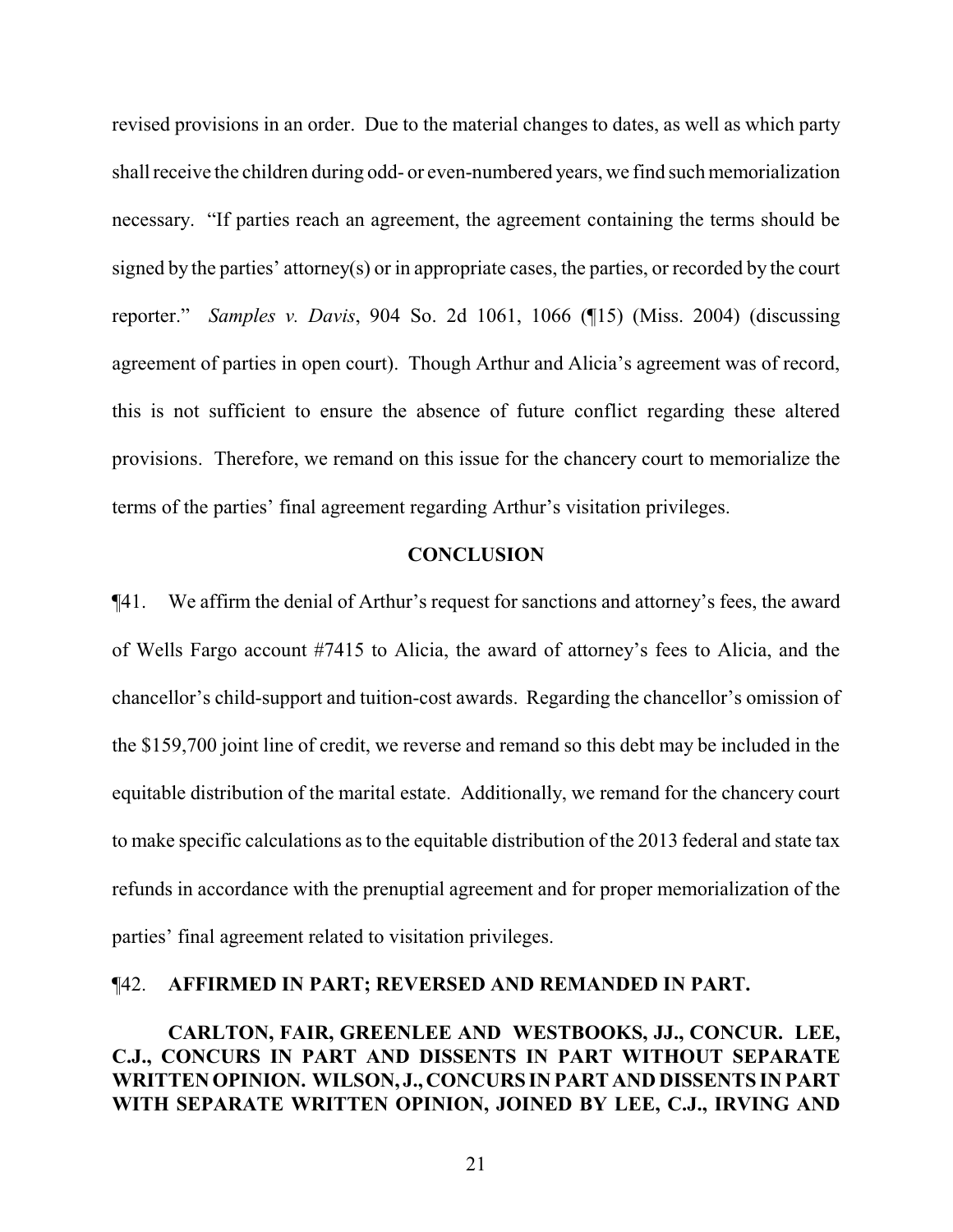# **GRIFFIS, P.JJ. TINDELL, J., NOT PARTICIPATING.**

# **WILSON, J., CONCURRING IN PART AND DISSENTING IN PART:**

¶43. I concur in the majority's resolution of all issues in the appeal except the affirmance of the award of attorney's fees to Alicia. On that issue, I agree with Arthur that the parties' prenuptial agreement precludes the award. The parties' agreement states that, "[e]xcept as otherwise expressly provided,"

each of the parties hereby WAIVES and RELEASES any and all rights in the real or personal property of the other, . . . or which may be assertable against the other, which he or she shall acquire by reason of marriage to the other, . . . whether now or hereafter acquired, including without limiting the generality of the foregoing, the following:

. . . .

5. Any right to receive support, temporary support, maintenance, separate maintenance, or alimony from the other during their marriage or following termination of their marriage, except as provided herein.

. . . The parties hereto covenant and agree and contract for adequate consideration, received, that in the event that either of them shall attempt to obtain a . . . decree of separation or divorce . . . , neither will seek any provision for any type of temporary or permanent support or maintenance or any form of alimony or any provision for the settlement of property rights of the parties, which is contrary to the provisions of this Agreement. . . . Alimony [provided for in this Agreement] is inclusive of all types of temporary and permanent support other than child support.

¶44. Under Mississippi law, an award of attorney's fees based on a spouse's inability to pay is a form ofsupport. The Supreme Court has explained that Mississippi Code Annotated section 93-5-23 (Rev. 2015) grants "chancellors . . . broad authority to make all orders touching the maintenance and alimony of a wife in a divorce proceeding." *Dillon v. Dillon*,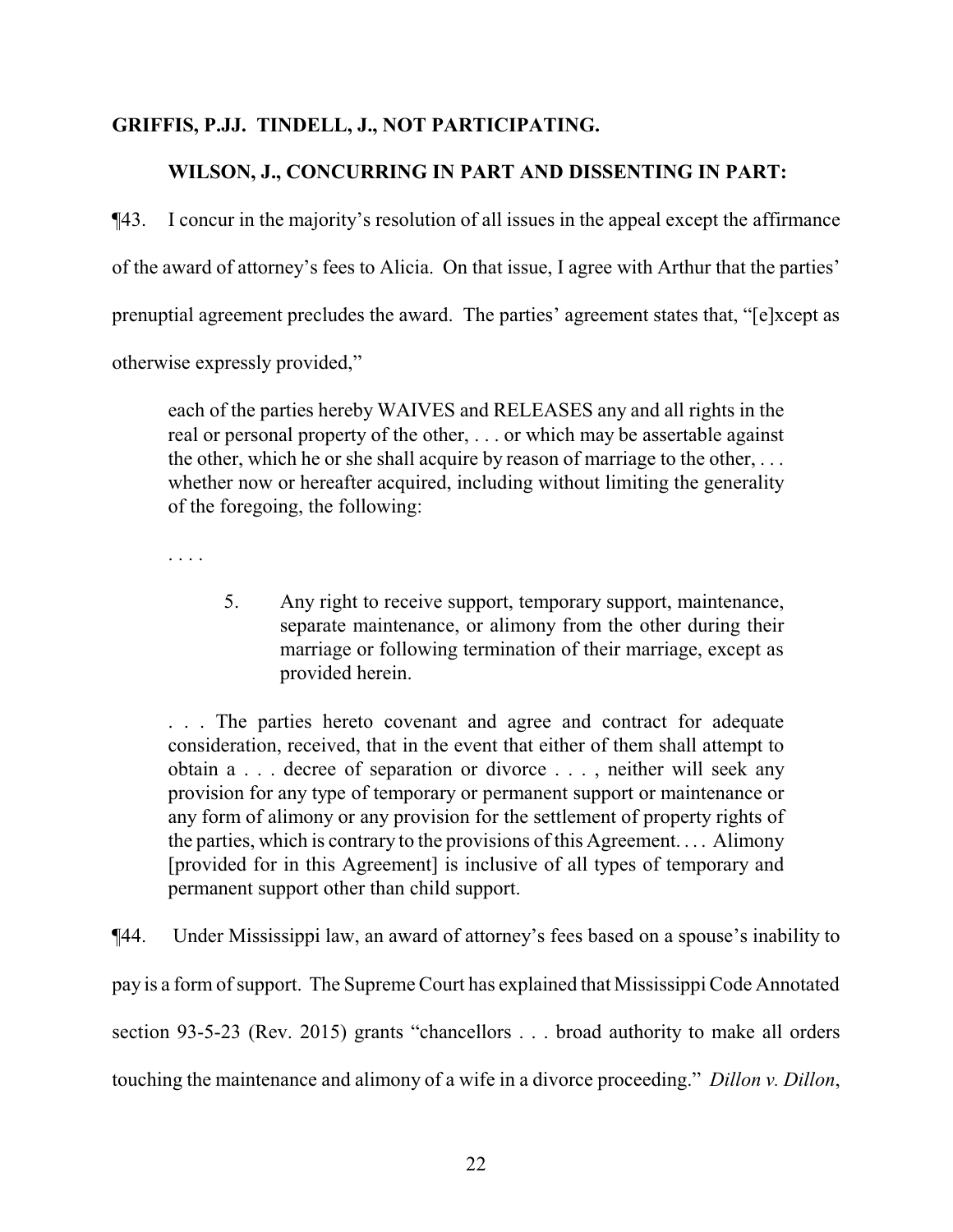498 So. 2d 328, 331 (Miss. 1986). The Court held that "[t]he scope of the statute is broad and includes granting chancellors the authority to award attorney[']s fees for divorce proceedings." *Id.* Thus, the court's authority to award attorney's fees in a divorce proceeding is a component of the court's statutory authority to award maintenance and support "as may seem equitable and just" under the circumstances. Miss. Code Ann. § 93-5-23.

¶45. Accordingly, the Supreme Court's statement in *Haney v. Haney*, 907 So. 2d 948 (Miss. 2005), that "[a]n award of attorney's fees is nothing more than equitable distribution of a different flavor," *id.* at 957 (¶41), was not novel or unprecedented. The Court explained that "[s]uch awards are justified when the equities suggest one party should assist the other, and the other party is unable to pay." *Id.* It is well-established that "[i]f a divorcing spouse is financially capable of paying his or her attorney's fees, an award of attorney's fees is not appropriate." *Brooks v. Brooks*, 652 So. 2d 1113, 1120 (Miss. 1995). The fact that an award on this basis requires proof of "inability to pay," *id.*, illustrates that such awards are in the nature of support.<sup>6</sup> Therefore, I would hold that an award of attorney's fees based on an inability to pay is barred by the provisions of the parties' prenuptial agreement waiving support, maintenance, and other rights in each other's property beyond what is provided for in the agreement.

<sup>6</sup> *Cf. In re Nunnally*, 506 F.2d 1024, 1027 (5th Cir. 1975) (holding that an award of attorney's fees in a divorce that is based on the needs and circumstances of the parties is considered a nondischargeable "support" obligation in bankruptcy); *see also Setser v. Piazza*, 644 So. 2d 1211, 1217 n.1 (Miss. 1994) ("It is . . . settled that attorneys' fees, as a factor in balancing the parties' financial needs, are undischargeable in bankruptcy.").